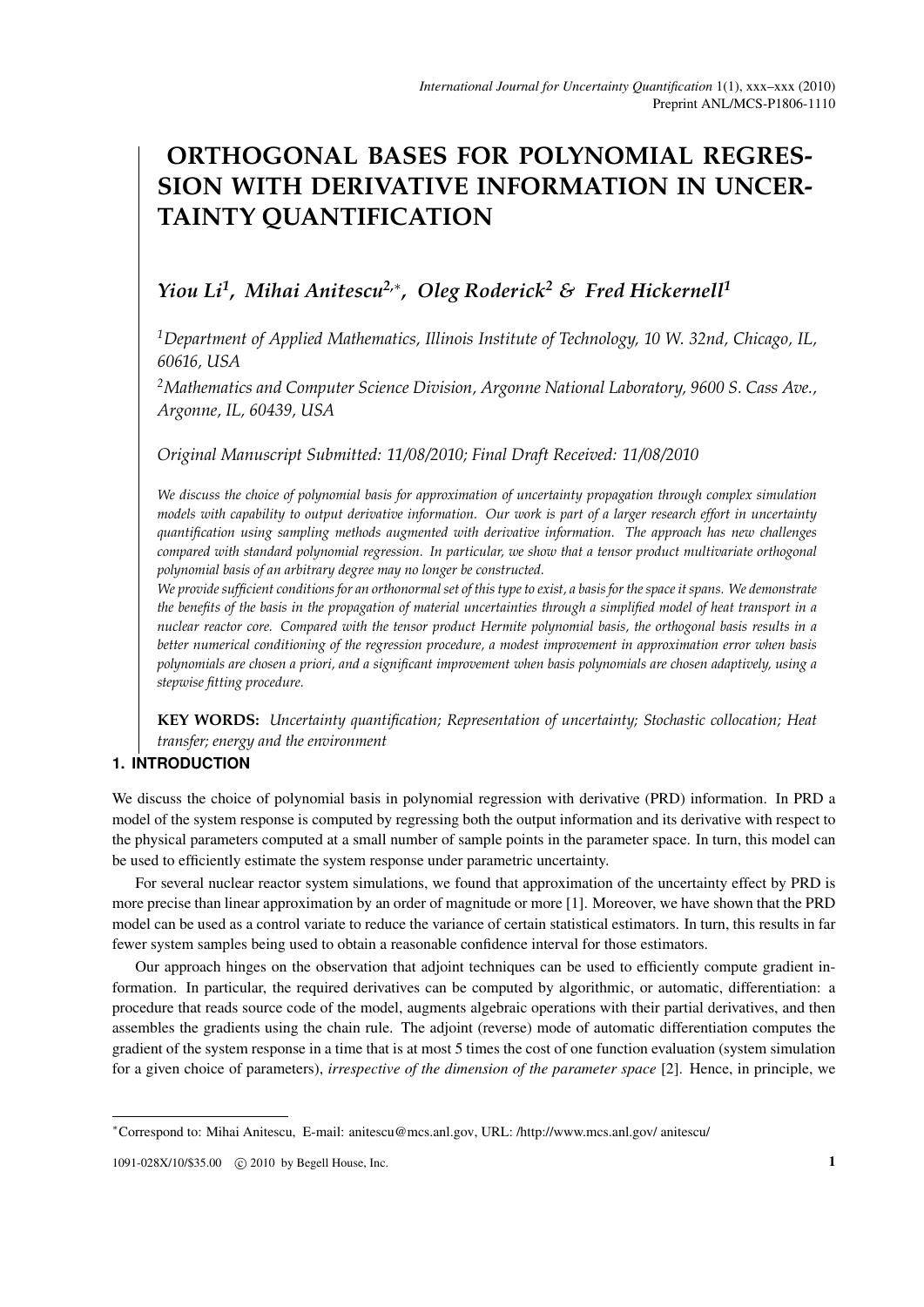obtain no less than *d/*5 more information for the same computational cost when compared with samples of the function values alone. As a result, the use of derivative information allows one to build approximations based on smaller training sets (or, equivalently, by using fewer computationally expensive model runs).

As we have demonstrated in prior work, the use of derivative information in PRD relaxes the limitations of the "curse of dimensionality" and allows uncertainty quantification of models with  $10 - 100$  uncertainty quantifiers. At the high end of this range, a reasonable approximation precision requires a very large polynomial basis, and the regression procedure becomes numerically ill-conditioned for the Hermite polynomials basis, one of the most commonly used in uncertainty quantification. This raises the following important challenges: *How do we choose a basis that reduces or eliminates the ill-conditioning in the polynomial regression with the derivative information procedure? How do we take advantage of this basis?* Answering these questions becomes the central objective of this work.

To demonstrate our findings on an example that exhibits some of the complexity encountered in advanced engineering codes, we use a three-dimensional model of heat transport in a sodium-cooled reactor core, described in Section 4.1. The uncertainty in the model originates from the experimental error in measurement of dependency of material properties on temperature In the computational experiments described in this work the uncertainty space has dimension 12; a 66-dimensional version is also available. We compare the performance of the new basis with such standard choices as Hermite polynomials, and we show that the resulting information matrix is much better conditioned. In our numerical experiments, the use of the new basis results in a small improvement in precision when the basis polynomials are chosen a priori, and a significant improvement (of several orders of magnitude) when the basis polynomials are chosen adaptively, using a stepwise fitting procedure.

The rest of the paper is organized as follows. In Section 2, we explain the general task of uncertainty quantification for simulation models and the polynomial regression with derivatives (PRD) approach in particular, as well as the place of PRD in the context of techniques for uncertainty propagation. In Section 3, we analyze the features of tensorproduct orthonormal multivariate bases for use in PRD and describe procedures for building them. In Section 4, we describe the nuclear reactor model used in our numerical experiments and apply the PRD technique both in standard form and as part of stepwise regression. In Section 5, we discuss the significance of the performed work and future steps needed to extend the technique.

#### **1.1 Introduction**

The quantitative characterization and reduction of uncertainties in large models are an important area of research, related to statistical analysis of random phenomena and to physical study of complex systems. One of the most general tasks is to describe the influence of random inputs on an arbitrary but given output. Any improvement to the existing tools of uncertainty quantification will have both mathematical and industrial benefits.

This is particularly true in the area of nuclear reactor design and control, where greater engineering precision results in significant preservation of resources. The usual difficulties in modeling the work of the nuclear reactor include the large size of the associated systems of equations, the nonlinearity, and the implicit dependence of equations on parameters. As a result, one can afford to run the computational model of a nuclear reactor only for a small number of scenarios involving the values of its physical parameters. In addition, although the information on the behavior of parameters is available in formats convenient for experimental physics and engineering purposes, such formats are not necessarily appropriate for uncertainty analysis.

As a test case for our method, we consider a mathematical model of heat transport in the nuclear reactor core. We create a computationally efficient method to describe the dependence of a merit function, the maximum centerline temperature, on the model uncertainties.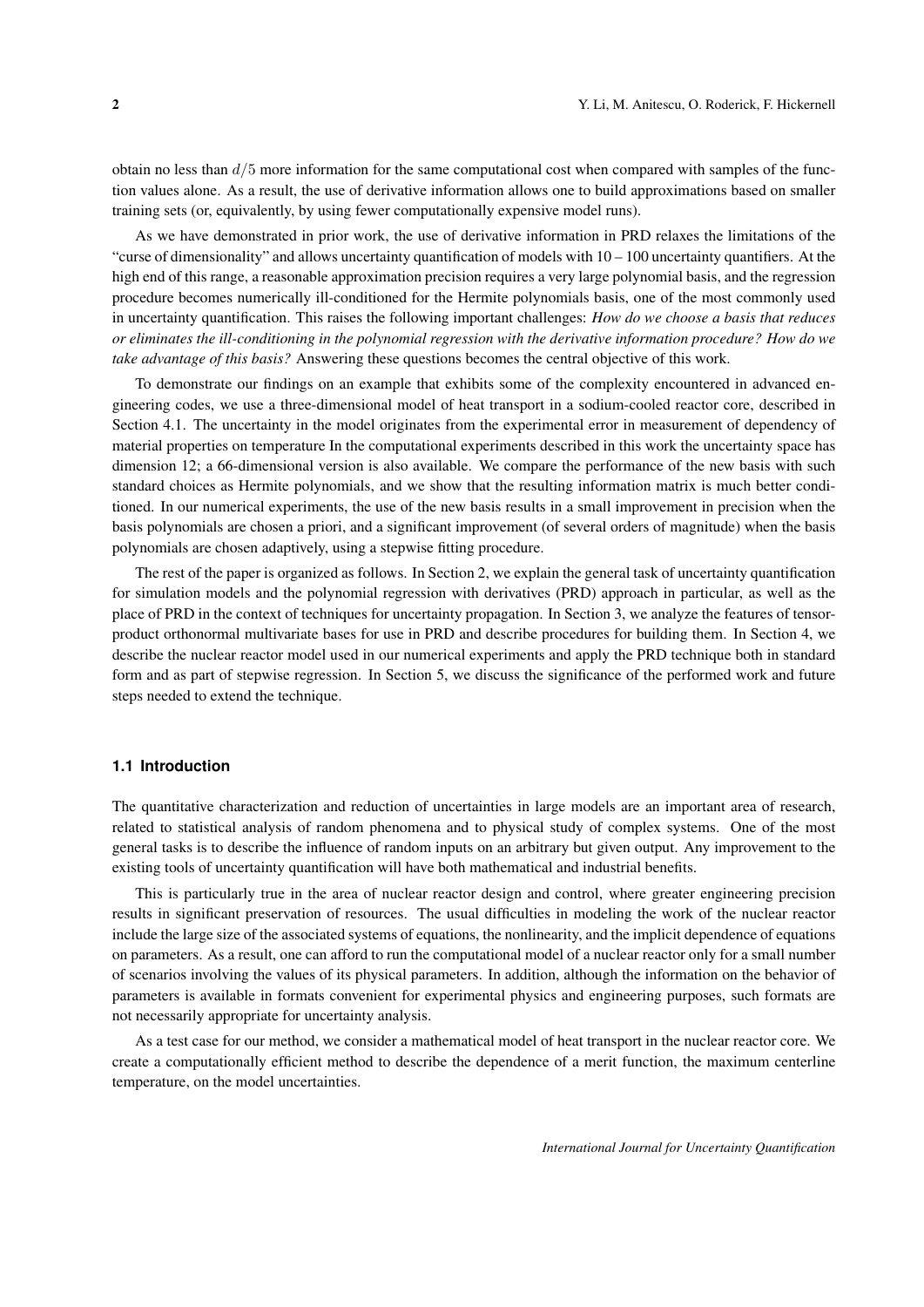#### **1.2 Problem Definition**

We first present our mathematical problem in the most general form. Consider an arbitrary system of (discretized, algebraic-differential) equations with main variables  $\mathbf{T} = (T_1, T_2, ..., T_n)$  and *intermediate parameters*  $\mathbf{R} = (R_1, R_2, ..., R_N)$ :

$$
F(\mathbf{T}, \mathbf{R}) = 0. \tag{1}
$$

Here and in the sequel, we denote by *R* a generic intermediate parameter, one of  $R_1, R_2, \ldots, R_N$ , and by **R** the vector of all such parameters.

The parameter set  $\bf R$  is not independent. It is related to the variables by a set of expressions

$$
R := R(T) + \Delta \mathbf{R}(\mathbf{T}; \mathbf{x}) \tag{2}
$$

with the experimental error ∆**R**(**T**; **x**), which is also dependent on temperature and on a set of parameters **x** that quantifies the uncertainty. The parameters **x** become the *primary* uncertainty parameters. Then the structural equation of the nonlinear system (1) becomes

$$
F(\mathbf{T}, \mathbf{R}(\mathbf{T}; \mathbf{x})) = 0.
$$
 (3)

Strictly speaking, equation (3) now results in the primary variable *T* being a function of **x** and not of **R** (which is itself a function of temperature). To abide by the physical meaning of the respective parameters *R*, we may still write  $\mathbf{T} = \mathbf{T}(\mathbf{R}).$ 

For a given *merit function*

$$
J = J(\mathbf{T}) \qquad : R^n \to R \tag{4}
$$

we need to find the influence of uncertainties in the parameters on the uncertainty of the output. To find the effects of the uncertainty on the merit function *J*,

$$
\Delta J = J(\mathbf{T}(\mathbf{R})) - \mathbf{J}(\mathbf{T}(\mathbf{R} + \Delta \mathbf{R})),\tag{5}
$$

we express the output as a function of uncertainties of the inputs, represented by the parameters **x**:

$$
J \approx \hat{J} = \hat{J}(\mathbf{T}(\mathbf{R}(\mathbf{T}) + \Delta \mathbf{R}(\mathbf{T}; \mathbf{x}))) = \hat{J}(\mathbf{x}).
$$
\n(6)

This representation, or *surrogate model*, is created by using *a polynomial regression with derivative information* (PRD), a technique closely related to stochastic finite-element approximation [3–5]; also see Section 2.2.

That is, we create a set of polynomials in **x**,  $\{\Psi_q(mathbf x) \}_{q \in Q}$ , and we define  $\hat{J}(\mathbf{x}) = \sum_{q \in Q} x_q \Psi_q(\mathbf{x})$ . The coefficients β<sub>*q*</sub> are obtained by requiring that the function and derivative values of the surrogate model  $\hat{J}$ (**x**) match the ones of the real model  $J(\mathbf{x})$ , in a least-squares sense.

The main motivation for our approach is the observation that, for most computational multiphysics applications, there exist methods for computing the full gradient of a merit function *J* that require an effort comparable to or even smaller than the effort of computing *J* itself. We have in mind primarily the generic reverse automatic differentiation approach [6] or the adjoint sensitivity method [7]. Both approaches are applicable to arbitrary nonlinear systems with continuous solutions and differentiable merit functions. Therefore, as the number of parameters increases, using the output **J** and its derivative information is appealing because it provides more information than does the evaluation of *J* by a factor equal to the number of parameters, while having a similar overall comparable cost. We thus expect to have to compute the solution of (3) far fewer times.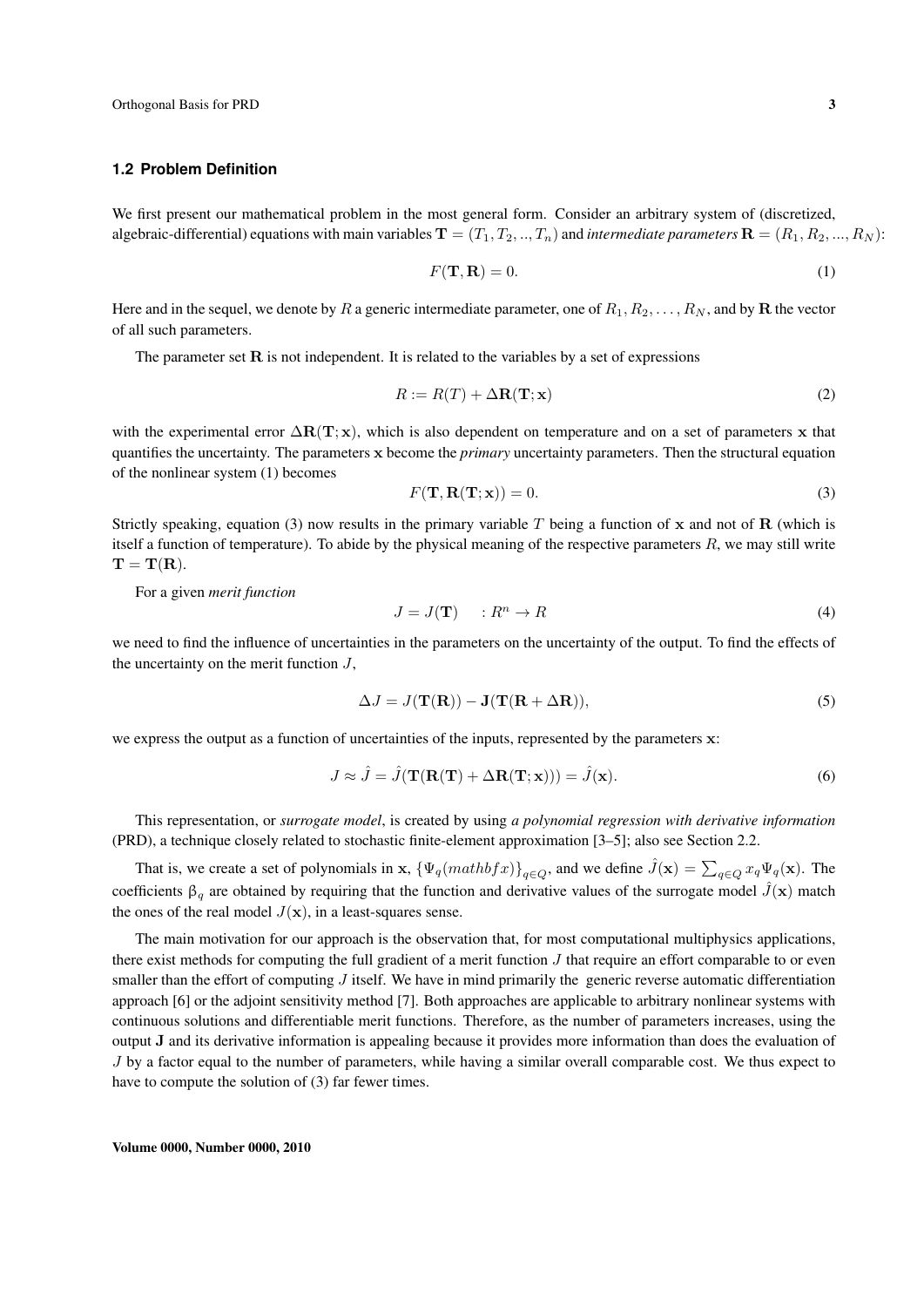## **2. UNCERTAINTY QUANTIFICATION BY POLYNOMIAL REGRESSION WITH DERIVATIVE INFORMA-TION**

### **2.1 Problem Definition**

We view a generic model with uncertainty as a discretized system of algebraic-differential equations:

$$
F(\mathbf{T}, \mathbf{R}) = 0 \tag{7}
$$

$$
\mathbf{R} = \mathbf{R}(\mathbf{T}, \mathbf{x}) = \mathbf{R}_0(\mathbf{T}) \cdot (1 + \Delta \mathbf{R}(\mathbf{T}, \mathbf{x})) \tag{8}
$$

$$
J = J(\mathbf{T}), \tag{9}
$$

where the variables  $\mathbf{T} = (T_1, T_2, ..., T_n)$  characterize the model state; the dependence of physical parameters of the model  $\mathbf{R} = (R_1, R_2, ..., R_N)$  includes errors  $\Delta \mathbf{R} = (\Delta R_1, \Delta R_2, ..., \Delta R_N)$ ; an output of interest is expressed by the merit function  $J(T)$ ; and uncertainty in the physical description of the model is described by a set of stochastic *variables*  $x = (x_1, x_2, ..., x_d)$ .

The algebraic structure under which uncertainty is introduced into the model can be as simple as  $\Delta \mathbf{R}(\mathbf{T}, \mathbf{x}) = \mathbf{x}$ or more complex depending on the modelling principles. Our models of interest typically use a complicated form of definition of the uncertainty, including dependence on the state variable **T**. One such example is presented in Section 4.1.

Our problem is to efficiently characterize the uncertainty in the merit function  $J(\mathbf{T})$ . We are given

- a probability structure on the physical uncertainty space (though some further modeling may be necessary to properly characterize it [8]) of the variables **x**, and
- a numerical implementation of the physical phenomenon that computes **T** given **R**(**T***,* **x**) and, subsequently, *J*.

For this work, we assume that  $\nabla_x J$  can be obtained in this setup either by the adjoint derivative implementation provided by the domain scientist or by the backward automated differentiation mode [9]. We discuss the suitability of the assumption at the end of this section.

The challenge in our endeavor is that for a model of more than trivial complexity, the dependence of the output *J* on the uncertainty **x** cannot be described explicitly. A straightforward approach to understanding this dependence would be to evaluate the model over a large, representative subset of the uncertainty space. However, one can afford to run the model for only a limited number of scenarios. Therefore, a practical approach to uncertainty quantification is to approximate *J* based on small-scale sampling using the code, followed by large-scale exploration of the approximate model.

To that end, we redefine the output as a function of uncertainty quantifiers,  $J(\mathbf{T}) := J(\mathbf{x})$ , and choose a set  $\Psi$ of polynomials on the uncertainty quantifiers  $\mathbf{x} = \{x_i\}$ ,  $i = 1, \dots, d$ . A subset  $\{\Psi_l\}$  is used to approximate the merit function:

$$
J \approx \widetilde{J} = \sum_{l} \beta_l \Psi_l(\mathbf{x}). \tag{10}
$$

The coefficients  $\beta_l$  are obtained by requiring that the function and the derivative values of the surrogate model  $\tilde{J}(x)$ match the ones of the real model  $J(x)$ , in a least-squares sense. Approximation of the uncertain effects by a flexible basis of functions on uncertainty quantifiers is closely related to the stochastic finite element method (SFEM); such a basis is sometimes called *polynomial chaos*, as we discuss in Section *§*2.2.

We extend the idea by using derivative information *∇J*at every training point, in addition to the function values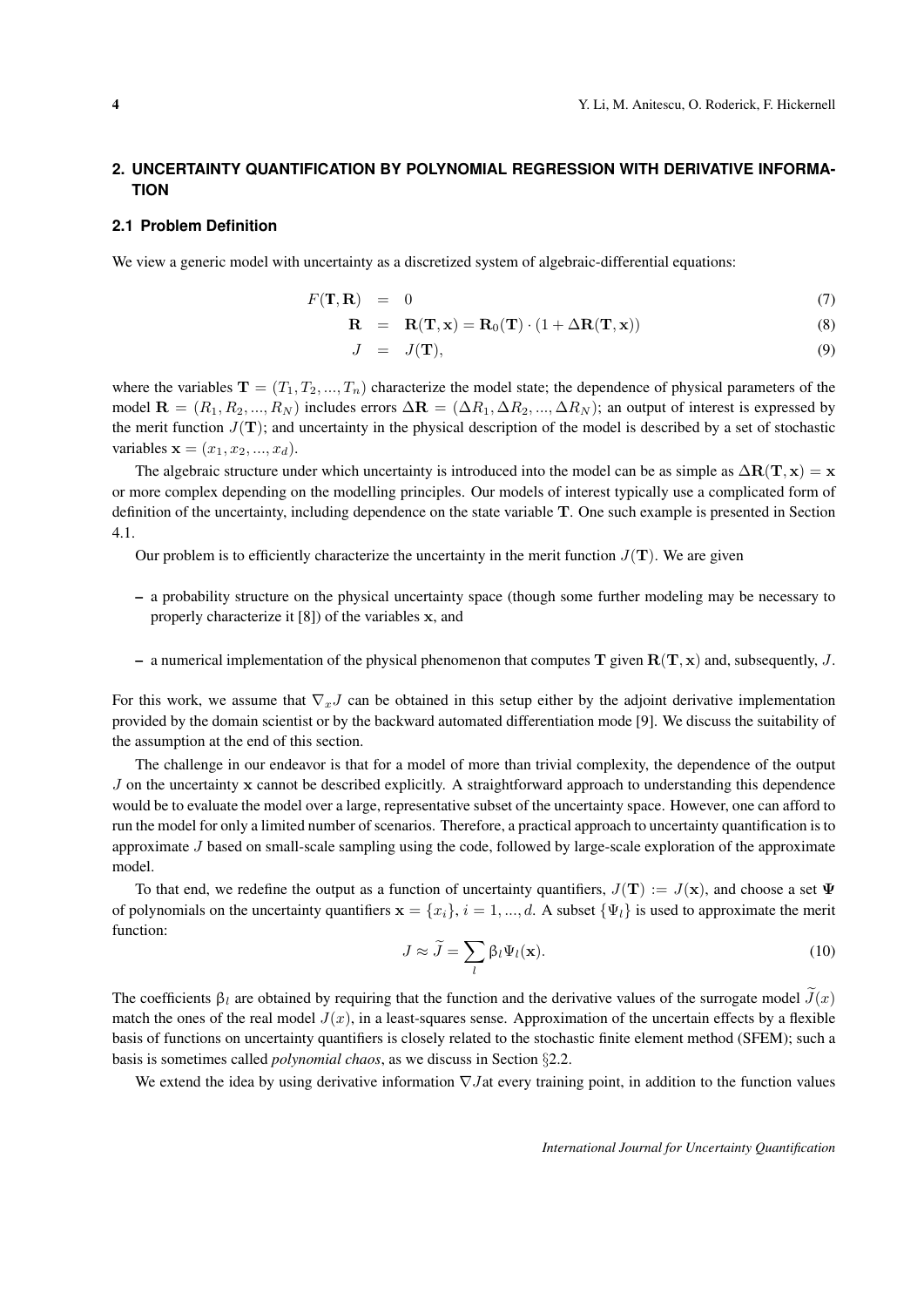*J*. The polynomial fitting equations are as follows

$$
\begin{pmatrix}\n\Psi_{1}(S_{1}) & \Psi_{2}(S_{1}) & \cdots & \Psi_{k}(S_{1}) \\
\vdots & \vdots & \vdots & \vdots \\
\Psi_{1}(S_{m}) & \Psi_{2}(S_{m}) & \cdots & \Psi_{k}(S_{m}) \\
\frac{\partial \Psi_{1}(S_{1})}{\partial x_{1}} & \frac{\partial \Psi_{2}(S_{1})}{\partial x_{1}} & \cdots & \frac{\partial \Psi_{k}(S_{1})}{\partial x_{1}} \\
\frac{\partial \Psi_{1}(S_{1})}{\partial x_{2}} & \frac{\partial \Psi_{2}(S_{1})}{\partial x_{2}} & \cdots & \frac{\partial \Psi_{k}(S_{1})}{\partial x_{2}} \\
\vdots & \vdots & \vdots & \vdots \\
\frac{\partial \Psi_{1}(S_{1})}{\partial x_{n}} & \frac{\partial \Psi_{2}(S_{1})}{\partial x_{n}} & \cdots & \frac{\partial \Psi_{k}(S_{1})}{\partial x_{n}} \\
\vdots & \vdots & \vdots & \vdots \\
\frac{\partial \Psi_{1}(S_{2})}{\partial x_{1}} & \frac{\partial \Psi_{2}(S_{2})}{\partial x_{1}} & \cdots & \frac{\partial \Psi_{k}(S_{2})}{\partial x_{1}} \\
\vdots & \vdots & \vdots & \vdots \\
\frac{\partial \Psi_{1}(S_{2})}{\partial x_{1}} & \frac{\partial \Psi_{2}(S_{2})}{\partial x_{1}} & \cdots & \frac{\partial \Psi_{k}(S_{2})}{\partial x_{1}} \\
\vdots & \vdots & \vdots & \vdots \\
\frac{\partial \Psi_{1}(S_{m})}{\partial x_{n}} & \frac{\partial \Psi_{2}(S_{m})}{\partial x_{m}} & \cdots & \frac{\partial \Psi_{k}(S_{m})}{\partial x_{n}}\n\end{pmatrix}
$$
\n
$$
(11)
$$

where  $S_1, S_2, \ldots, S_m$  are sample training points in the uncertainty space:  $S_i = (x_1^{(i)}, x_2^{(i)}, \ldots, x_m^{(i)})$ . An evaluation of *J* and its first derivatives at **S***<sup>i</sup>* generates a subcolumn of entries, that is, information for several rows at once. In our recent work [8], the system of equations is slightly overdetermined, and is resolved in a least-squares sense.

We justify our use of derivative information (as opposed to adding more sample points by using only function values) by the fact that it is possible to obtain complete gradient information of the model with a limited computational overhead, independent of the model complexity. A computability theory result puts this overhead at 500% at most [9], making it advantageous to use PRD for models with uncertainty dimension higher than 5. In practice, the overhead is less. In our experiments the gradient was typically obtained in less time than one model evaluation. This situation is not unusual in cases where a nonlinear iteration is present to compute the system state and, subsequently, the response function  $J(\mathbf{x})$ . The sensitivity equations involve only one such system, whose cost may be comparable to one of the iterations.

A downside of the approach is that one has to make the derivative information available. In our numerical experiments, the adjoint differentiation was hand-coded. In a related effort [10], we have investigated the application of our approach when the gradient information is computed by automatic (or algorithmic) differentiation (AD), which uses the same chain-rule differentiation approach but with minimal human involvement. Our early investigations indicate that, while a nontrivial endeavor, gradient information can be obtained by AD, even when legacy code is involved, with a small to moderate amount of development time.

### **2.2 Connection between PRD and Collocation Stochastic Finite Element Approaches**

Our work has originated in investigations of SFEM approaches for uncertainty quantification [11, 12], and, particularly, their application to nuclear engineering models. In the case where a SFEM approach with a polynomial basis is used, one constructs an approximation from (7):

$$
\widetilde{\mathbf{T}}(\mathbf{x}) = \sum_{l} \beta_l^T \Psi_l(\mathbf{x}). \tag{12}
$$

One such technique is the Galerkin approach [13]: the coefficients  $\beta^T$  are determined by requiring that the projection of the residual of (7) on the space *V* spanned by the polynomials  $\Psi_l$  be zero. We have demonstrated that the approach can be extended to constrained optimization problems as well, while maintaining the optimization structure as opposed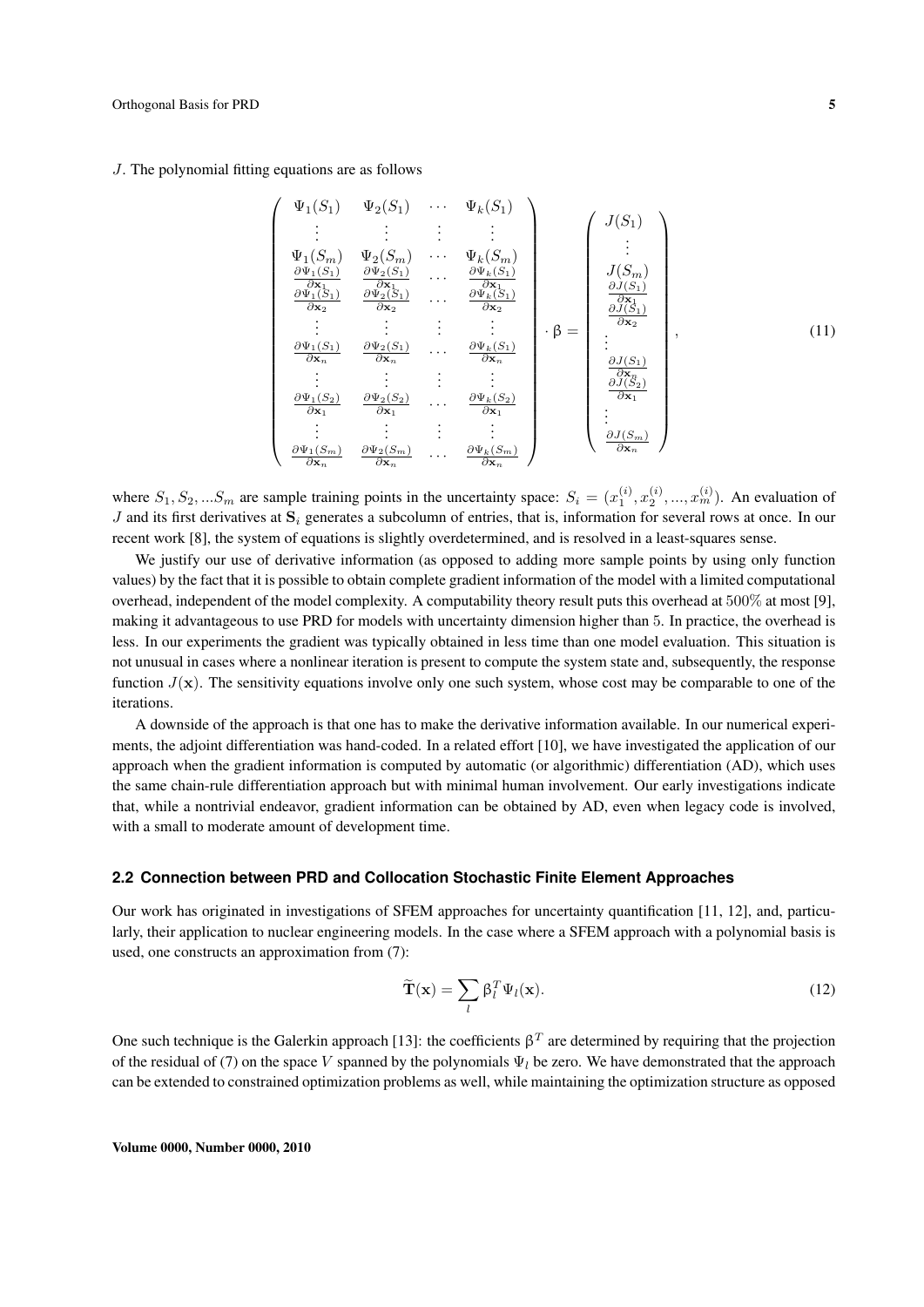to converting the problem to the nonlinear equation (7) [12].

More relevant for our discussion, however, is the collocation approach. In this approach, the coefficients  $\beta^T$  are determined by enforcing that the stochastic finite-element approximation  $\mathbf{T}(\mathbf{x}) = \sum_l \beta_l^T \Psi_l(\mathbf{x})$  have a zero residual at a set of collocation points,  $x_i$ ,  $i = 1, 2, \dots, M$ . That is,

$$
F(\mathbf{T}(x_i), R(\mathbf{T}(x_i), x_i)) = 0, \quad i = 1, 2, ..., m.
$$
 (13)

Assuming that the system  $F(T(x), R(T(x), x))$  has a unique solution for a given x, it follows that for each sample point  $S_i$ , there is a unique  $T_i$  such that  $F(T_i, R(T_i, S_i)) = 0$ . In turn the collocation problem (13) becomes equivalent to the interpolation problem

$$
\sum_{l} \beta_l^T \Psi_l(x_i) = \tilde{\mathbf{T}}(x_i) = T_i, \quad i = 1, 2, \dots, M.
$$
 (14)

We can interpret (14) as an interpolation problem in each of the components of the vector set  ${\beta_i^T}_i$ . Effectively, based on (13), we can state that solving (14), and thus (13), is equivalent to building a surface response in each of the components of  $\tilde{\mathbf{T}}(\mathbf{x})$ .

In this work, we are interested in one particular response function,  $J(T)$ . Assume, for the purpose of our argument, that the response function is *linear* in **T** and that we are seeking a response to the uncertainty variable **x** in the same polynomial space as we did for  $\tilde{\mathbf{x}}$ , that is,

$$
J(\mathbf{x}) = \sum_{l} \beta_l^J \Psi_l(\mathbf{x}).
$$
\n(15)

Assume now that we carry out collocation on the state space (13), to which we apply the response function  $J =$  $J(\mathbf{T}(\mathbf{x}))$ . It then immediately follows that  $J(\mathbf{T}(\mathbf{x}))$  *also* satisfies the interpolation conditions

$$
J(\mathbf{T}(x_i)) = J(\mathbf{T}(x_i)), i = 1, 2, \dots, M.
$$
\n
$$
(16)
$$

If, in addition, the function *J* is linear in the state variables **T**, it immediately follows that the response function satisfies

$$
\sum_{l} \beta_l^J \Psi_l(x_i) = \sum_{l} J(\beta_l^T) d\Psi_l(x_i) = J(x_i) = J(\tilde{\mathbf{T}}(x_i)).
$$
\n(17)

Therefore, if the interpolation problem (14) is well posed and thus has a unique solution, it follows that using collocation for the state and applying the response function *J* are *equivalent to* determining the coefficients  $\beta_l^J$  from imposing the collocation-interpolation conditions (17) directly on *J*. Moreover, the solution to (17) can be obtained by the least-squares regression approach,

$$
\min_{\beta_i^J} \sum_{i=1}^M \left( J(x_i) - \sum_l \beta_l^J \Psi_l(x_i) \right)^2, \tag{18}
$$

since the latter problem has a unique solution if the interpolation problems (17) and (14) have a unique solution. We also point out that obtaining an approximation of the response function (17) that satisfies (16) directly also carries the name (at least for some of its variants) of the response surface approach. Therefore, the approach described above can be seen simultaneously as an SFEM collocation approach, an interpolation approach, a surface response approach, and a regression approach.

When the response  $J(T(\mathbf{x}))$  is nonlinear, the equivalence among the approaches ceases to hold; but if the function *J* is smooth, one can demonstrate by polynomial approximation arguments that (18) will produce an approximation of the similar quality to using collocation and then using  $J(\tilde{\mathbf{x}})$  as the approximation.

An additional advantage of using (18) over (13) consists of far lower memory overhead, since multiple values of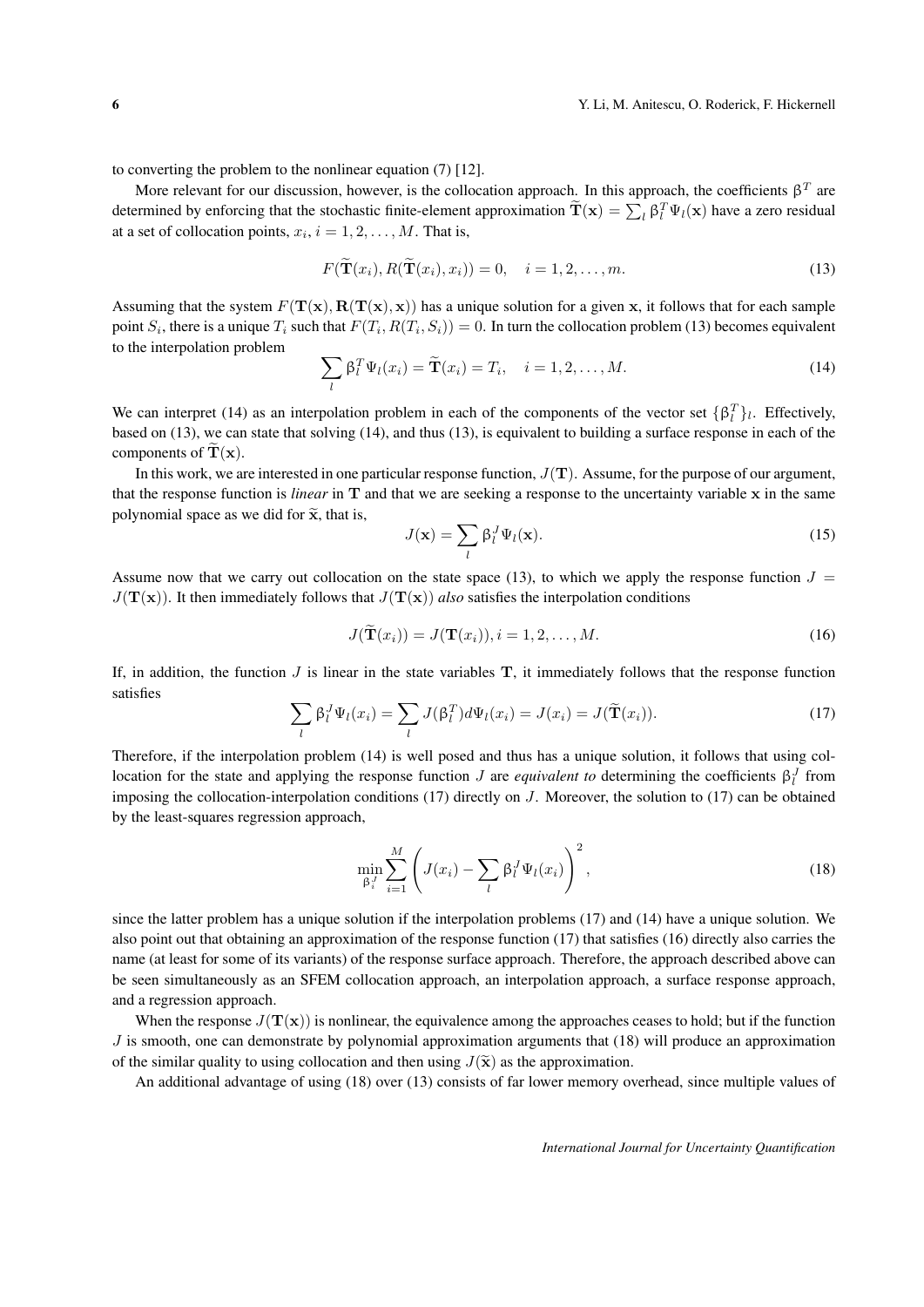the potentially large state vector **x** do not need to be stored.

In addition, in the case where gradient information is sought and *J* is real valued (or vector valued of low dimension), adjoint methods can be used to efficiently compute derivative information. We note that either advantage disappears if *J* is vector valued of large dimension.

In this work, we focus on the widely encountered case where *J* is real valued ( though the approach is immediately extensible to vector response *J*, but the effort versus precision analysis will not be carried out in that case). We choose the regression ansatz (18), which is more flexible about the type of information included in creating an approximate model of *J*. In particular, we are interested in the case where derivative information for *J* is available and the formulation (18) naturally extends to

$$
\min_{\beta_l^J} \sum_{i=1}^m \left[ \left( J(x_i) - \sum_l \beta_l^J \Psi_l(x_i) \right)^2 + \sum_{j=1}^d \left( \frac{\partial J(x_i)}{\partial x_j} - \sum_l \beta_l^J \frac{\partial \Psi_l(x_i)}{\partial x_j} \right)^2 \right].
$$
\n(19)

We note that the optimality conditions of (19) are the same as the least-squares version of (11). It is easy to derive other forms of the regression approach (19) that include incomplete derivative information or weighting; but, for this paper, we will include only the standard approach (19).

Given the connection we have pointed out between our approach and collocation approaches, we will still refer to the optimality conditions of (19), implied when solving (11), as collocation equations since, as pointed out in the preceding paragraphs, for the linear response case and unique solution of (11) they are equivalent to the SFEM collocation approach.

#### **2.3 Comparison with Previous Approaches**

As described in Section 2.2, the PRD method is related to polynomial approximations of complex systems with uncertain parameters and stochastic finite-element methods [3–5, 12]. An important class of SFEM is SFEM-Galerkin methods [3]. Such methods are robust, but they also are demanding in terms of computational effort and require substantial storage. SFEM collocation methods [14–16] are closely related to our approach. They are nonintrusive and do not need specialized solvers, but they still use a state variable approximation and, in most circumstances do not explore the use of gradient information. We also point out that using a state variable approximation makes the use of adjoint calculation much less efficient since the number of dependent variables is now very large [9].

To a great extent, our method can be thought as a hybrid between a Monte Carlo method [17, 18] and a sensitivity surface response method [19, 20]. Such approaches have recently been proposed in the context of Gaussian process methods [21]. Closer to our approach, other authors have also proposed SFEM-based hybrid methods [20, 22]. In particular, both references point out the potential information efficiency that can be obtained from the gradient and demonstrate the reduction in number of samples for the same quality of the uncertainty assessment, as we do in [8]. Reference [20] uses a singular value decomposition approach to determine the coefficients of the model, which would, in principle, result in a model equivalent to the regression approach. Nevertheless, our recent work [8] enhanced the approach in several ways. Specifically, we presented new ways to prune the polynomial basis to mitigate the effects of the curse of dimensionality and described the use of the approach as a control variate to reduce the bias. The regression–least squares interpretation that we posited is essential to determine the advances in polynomial basis that we develop in the rest of this work. Moreover, we have been — to our knowledge — the first group to investigate the issues of applying the method in the nuclear engineering field [8, 10, 23].

Our work shares some characteristics with surface response approximation [20, 22, 24, 25]. Such approaches have been successfully used in nuclear engineering applications, including in the USNRC licensing process [26], [27], [28], [29], [30]. Nevertheless, our method is different in its use of gradient information as an enhancement to Monte Carlo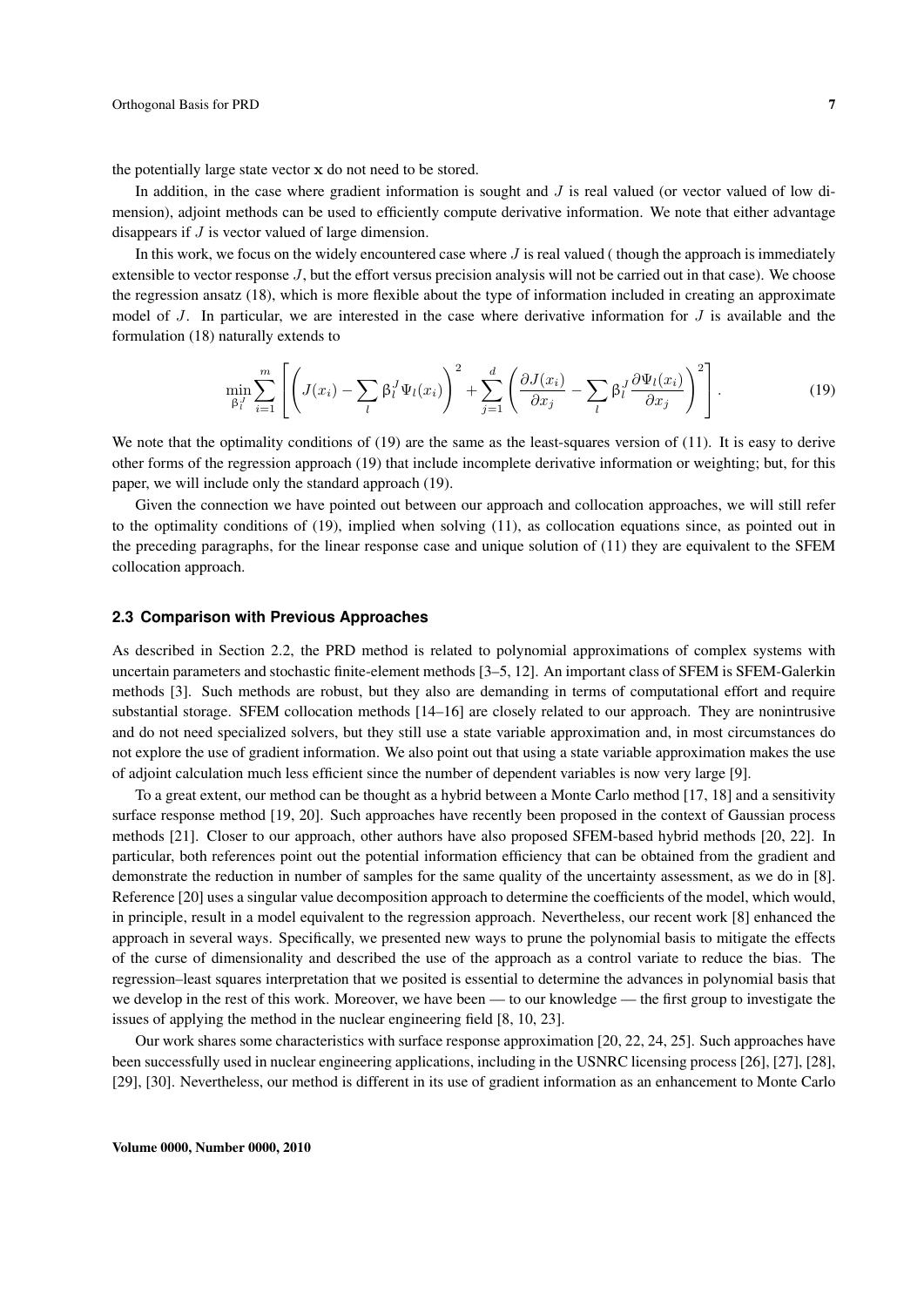sampling.

## **3. ORTHOGONAL BASIS FOR POLYNOMIAL REGRESSION WITH DERIVATIVE INFORMATION**

In this section, we discuss the theoretical considerations that lead to the construction of a polynomial basis for doing regression with derivative information. In this work, for simplicity, we call a basis an orthonormal system of polynomials (which is a basis for the linear space it spans).

## **3.1 Modeling Framework**

Choose a set  $\Theta$  of multivariable orthonormal polynomials of the variables  $\mathbf{x} = (x_1, \dots, x_d)^T$ . A subset  $\{\Psi_l\} \subset \Theta$ is used to approximate the merit function:

$$
J \approx \widetilde{J} = \sum_{l} \beta_l \Psi_l.
$$
 (20)

Define an operator  $\mathbf{L}_{\mathbf{x}}$  that, when applied to a *d*-variate scalar function f, returns its value and gradient information:

$$
\mathbf{L}_{\mathbf{x}}f = \left(f(\mathbf{x}), \frac{\partial f}{\partial x_1}(\mathbf{x}), \cdots, \frac{\partial f}{\partial x_d}(\mathbf{x})\right)^T.
$$
 (21)

For a vector function  $\mathbf{f} = (f_1, \dots, f_k)^T$ , we extend the definition of the operator as follows:

$$
\mathbf{L}_{\mathbf{x}}\mathbf{f}^{T} = \begin{pmatrix} f_{1}(\mathbf{x}) & f_{2}(\mathbf{x}) & \cdots & f_{k}(\mathbf{x}) \\ \frac{\partial f_{1}}{\partial x_{1}}(\mathbf{x}) & \frac{\partial f_{2}}{\partial x_{1}}(\mathbf{x}) & \cdots & \frac{\partial f_{k}}{\partial x_{1}}(\mathbf{x}) \\ \vdots & \vdots & \vdots & \vdots \\ \frac{\partial f_{1}}{\partial x_{d}}(\mathbf{x}) & \frac{\partial f_{2}}{\partial x_{d}}(\mathbf{x}) & \cdots & \frac{\partial f_{k}}{\partial x_{d}}(\mathbf{x}) \end{pmatrix}.
$$
 (22)

We now use this notation to define the collocation matrix in this framework. For the considered choice of polynomials  $\Psi = (\Psi_1, \dots, \Psi_k)^T$ , we define the define collocation matrix **F** as follows:

$$
\mathbf{F} = \begin{pmatrix} \mathbf{L}_{\mathbf{x}_1} \boldsymbol{\Psi}^T \\ \mathbf{L}_{\mathbf{x}_2} \boldsymbol{\Psi}^T \\ \vdots \\ \mathbf{L}_{\mathbf{x}_m} \boldsymbol{\Psi}^T \end{pmatrix} .
$$
 (23)

Here,  $x_1, x_2, \ldots, x_m$  are the *m* points at which the system output function *J* is sampled. Then our regression model becomes

$$
\mathbf{L}_{\mathbf{x}}J = \mathbf{L}_{\mathbf{x}}\Psi^{T}\boldsymbol{\beta} + \varepsilon(\mathbf{x}),
$$
\n(24)

where  $\mathbf{\varepsilon}(\mathbf{x}) \in \mathbb{R}^{m+1}$  is the error term, which we assume here to be a random variable such that  $\mathbf{\varepsilon}(\mathbf{x}_1)$  is independent from  $\epsilon(\mathbf{x}_2)$  if  $\mathbf{x}_1 \neq \mathbf{x}_2$ . Moreover, we also will assume that the components of  $\epsilon(\mathbf{x})$  are independently distributed with mean zero and the same variance σ. We will discuss the suitability of this assumption shortly.

To determine the parameters **β** of the model, we compute the values of the output function *J* and its derivatives at the *m* sample points. Then a single sample point  $\mathbf{x}_i$  will generate a subvector of entries with components  $J(\mathbf{x}_i)$ and  $\left(\frac{\partial J(\mathbf{x}_i)}{\partial x}\right)$  $J(\mathbf{x}_i)$ ,  $j = 1, 2, \dots, d$ , providing right-side information for several collocation equations at once. By matching the values of *J* and its derivatives with the corresponding polynomial representation, we build an extended system of collocation equations

$$
\mathbf{F}\beta = \mathbf{y},\tag{25}
$$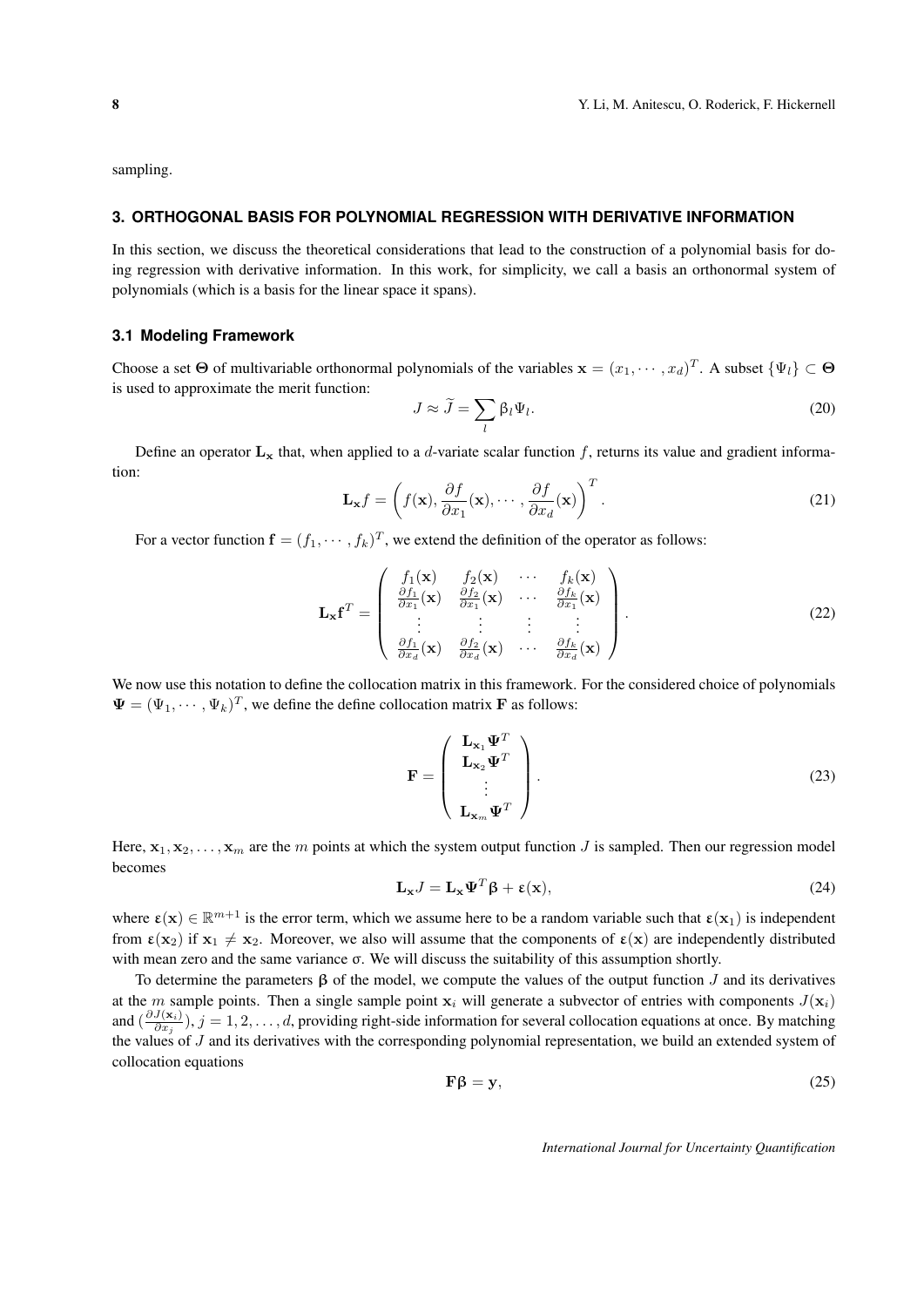where  $\mathbf{y} = (\mathbf{L}_{\mathbf{x}_1}^T J, \cdots, \mathbf{L}_{\mathbf{x}_m}^T J)^T$ . This is equivalent to (11), but now using matrix-vector notation.

The system equation in  $(25)$  is overdetermined. The least squares solution, that is, the one satisfying  $(19)$ , is given by

$$
\widehat{\beta} = (\mathbf{F}^T \mathbf{F})^{-1} \mathbf{F}^T \mathbf{y},\tag{26}
$$

provided that the matrix **F** has full column rank.

We now discuss the implications and suitability of several assumptions we have made. We observe that the estimator (26) is unbiased for the model (24) for any mean zero noise, irrespective of the other properties of the noise [31]. That is, from (26)  $E[\hat{\beta}] = E[(\mathbf{F}^T \mathbf{F})^{-1} \mathbf{F}^T \mathbf{y}] = (\mathbf{F}^T \mathbf{F})^{-1} \mathbf{F}^T E[\mathbf{y}] = \beta$ . Therefore, our assumption that  $\varepsilon(\mathbf{x})$ has independent identically distributed entries has no bearing over the biasedness, even if incorrect for a particular model. Moreover, consistency (that is, convergence of  $\hat{\beta}$  to  $\beta$  in probability for increasingly large data sets) would also follow under fairly weak conditions even if the distribution of  $\varepsilon(\mathbf{x})$  is misspecified.

Naturally, any confidence test will be affected if the covariance assumption on  $\epsilon(x)$  is incorrect. On the other hand, absent other information about the problem, assuming that  $\varepsilon(x)$  has independent, identically distributed components is a reasonable starting assumption. In addition, it seems the correct assumption if the error is due to rounding. While assumptions about the proper noise form are clearly not without consequences, the latter observation, the robustness of several of the properties of classical regression with respect with several of its assumptions [31], and the fact that bias is not affected by the particular form of the noise prompt us to continue the analysis of the consequences of the independently, identically distributed component noise model at this time.

## **3.2 Design Consequences**

Toward the end of making (26) a robust estimate, a crucial assumption is the one that  $(\mathbf{F}^T \mathbf{F})^{-1}$  not be singular. Moreover, assuming that the regression model (24) and the assumptions on  $\varepsilon$  are correct, then the estimator described in (26) satisfies  $cov(\hat{\beta}) = \sigma^2 (\mathbf{F}^T \mathbf{F})^{-1}$ . Therefore, obtaining a good regression estimate means obtaining a small cov(**β**b), subject to a normalization constraint (such as prescribed trace). Such problems are the subject of experimental design [32]; and one design strategy, the D-optimal approach, attempts to maximize the determinant of the covariance matrix. Unfortunately, the D-optimal and other alphabetic optimal designs are highly dependent on the choice of the basis, **Ψ**. In our situation, the final choice of **Ψ** is made after the data is observed. Such a data dependent basis selection procedure is common in linear regression. The effect of removing a  $\Psi_l$  from the surrogate model is confounded by the presence of other  $\Psi_{l'}$  in the model. The magnitude of this confounding is proportional to the *l*, *l'* element of cov( $\hat{\beta}$ ). Therefore, we aim to choose  $\Psi$  and a design  $x_1, ..., x_m$  that makes cov( $\hat{\beta}$ ) close to a multiple of the identity matrix.

Suppose that the design  $\mathbf{x}_1, \dots, \mathbf{x}_m$  is chosen to approximate a probability distribution with density  $\rho$ , in other words, the empirical distribution of the design is close to the distribution of a continuous random variable with density ρ. Therefore, the information matrix may be approximated by an integral involving the basis but independent of the details of the design:

$$
\frac{1}{m}\mathbf{F}^T\mathbf{F} = \frac{1}{m}\sum_{i=1}^m \mathbf{L}_{\mathbf{x}_i}\Psi\left(\mathbf{L}_{\mathbf{x}_i}\Psi^T\right) \approx
$$
\n
$$
\approx \int_{\Omega} \mathbf{L}_{\mathbf{x}}\Psi\left(\mathbf{L}_{\mathbf{x}}\Psi^T\right)\rho(\mathbf{x})d\mathbf{x} = \left(\int_{\Omega} \left(\Psi_j(\mathbf{x})\Psi_h(\mathbf{x}) + \sum_{i=1}^d \frac{\partial \Psi_j}{\partial x_i}(\mathbf{x}) \frac{\partial \Psi_h}{\partial x_i}(\mathbf{x})\right)\rho(\mathbf{x})d\mathbf{x}\right)_{j,h=1}^k.
$$
\n(27)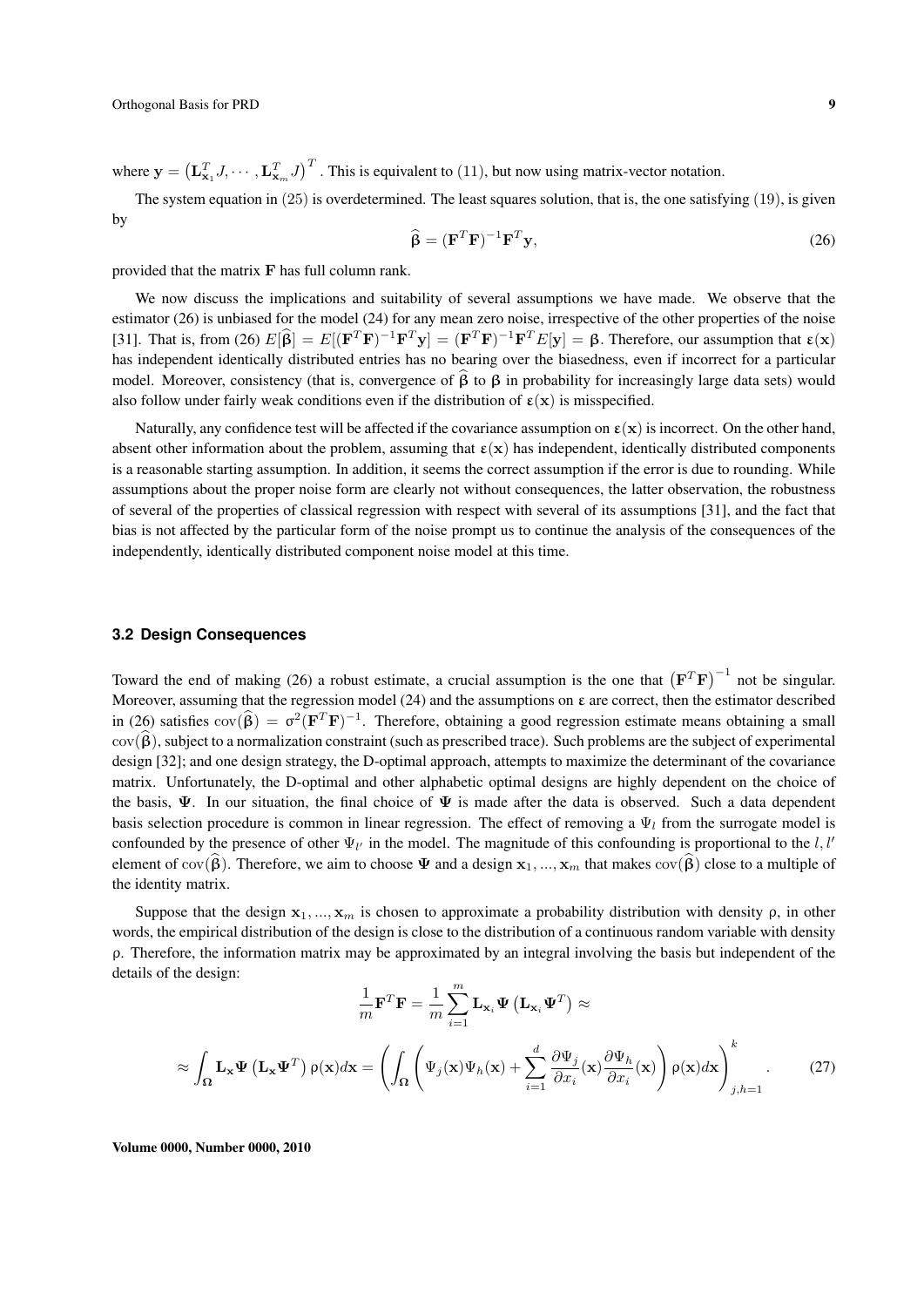This relationship suggests the definition of the inner product that depends on both the function and its derivative:

$$
\langle f, g \rangle = \int_{\Omega} \mathbf{L}_{\mathbf{x}} f\left(\mathbf{L}_{\mathbf{x}} g\right)^T \rho(\mathbf{x}) d\mathbf{x} = \int_{\Omega} \left( f(\mathbf{x}) g(\mathbf{x}) + \sum_{i=1}^d \frac{\partial f}{\partial x_i}(\mathbf{x}) \frac{\partial g}{\partial x_i}(\mathbf{x}) \right) \rho(\mathbf{x}) d\mathbf{x}.
$$
 (28)

This approximation for the information matrix implies that it is approximately a multiple of the identity matrix if the  $\Psi_l$  are chosen to be orthonormal with respect to the inner product defined in (28):  $\langle \Psi_j, \Psi_h \rangle = \delta_{jh}$ .

Given any initial polynomial basis, one can use the Gram-Schmidt method to construct an orthonormal basis with respect to the inner product (28). However, as shown, such a basis might not be of tensor product form. A tensor product basis has the important advantage of facilitating the inclusion or exclusion of terms involving the variable  $x_i$ without adversely affecting the terms involving other variables. For example, the basis  $1, x_1, x_2, x_1x_2$  is of tensor product form, and removing the variable *x*<sup>2</sup> means only removing the last two basis elements. The resulting basis still allows for general linear polynomials in  $x_1$ . The basis  $1, x_1 + x_2, x_2, x_1x_2$  spans the same space as the first one, but now removing all terms involving  $x_2$  leaves only the constant term.

Thus, one would like to have a tensor product basis that is orthonormal with respect to inner product (28). If the derivative terms are not included in the definition of the inner product, then one naturally obtains a tensor product of common orthogonal polynomials such as the Legendre polynomials in the case of the uniform distribution, or the Hermite polynomials in the Gaussian distribution [33]. Indeed, tensor product bases are the most routinely considered bases in uncertainty quantification. However, since the derivative terms must be included in the inner product, reflecting the derivative values in the the information matrix, it may not be possible to retain orthogonality and a tensor product basis for arbitrary orders of polynomials. This is an important issue to address, given the observation in previous work [1] that some of the original variables may exhibit higher degrees of nonlinearity than others. The next subsection explores this problem.

#### **3.3 Characterizing a Tensor Product Basis**

To gain a taste of the difficulties involved, consider the case for  $d = 2$ , with both variables uniformly distributed on [−1, 1]. The univariate polynomials with respect to the inner product in (28) are 1,  $x_1$ ,  $x_1^2 - \frac{1}{3}$ ,  $x_1^3 - \frac{9}{10}x_1$ , and 1,  $x_2, x_2^2 - \frac{1}{3}, x_2^3 - \frac{9}{10}x_2$ . Unfortunately, it can be shown that the multilinear polynomial  $x_1 \cdot x_2$  is not orthogonal to the fourth degree polynomial  $x_1 \cdot (x_2^3 - \frac{9}{10}x_2)$  under this inner product. Therefore, *a tensor-product orthogonal polynomial basis of an arbitrary degree may not exist when the inner product contains gradient information*, as is the case for our choice of inner product (28).

We thus proceed to investigate the circumstances under which tensor product bases can be defined, which necessarily must include constraints on the polynomial degrees that are considered. The following Theorems 2 and 3 and Corollary 2 provide sufficient conditions under the assumption that the variables are symmetrically distributed on their domain. We first characterize the one-variable polynomials orthogonal under the inner product (28).

## Theorem 1. **[]**

Let  $w_j(x)$  be univariate ( $d = 1$ ) orthonormal polynomials with respect to the inner product (28) such that the degree of  $w_j(x)$  is j. Then,  $w_j(x)$  has the form  $a_{j,0}x^j + a_{j,2}x^{j-2} + \cdots + a_{j,2\lfloor \frac{j}{2} \rfloor}x^{j-2\lfloor \frac{j}{2} \rfloor}$ , for  $\forall j \in N$  (where  $\lfloor \rfloor$  is the floor function, that is, it rounds down to the nearest integer).

*Proof.* The  $w_i(x)$  are computed recursively by using the Gram-Schmidt orthogonalization and the inner product in (28):

$$
w_0(x) = 1, \qquad w_j(x) = \frac{g_j(x) - \sum_{i=0}^{j-1} \langle g_j, w_i \rangle w_i(x)}{\|g_j(x) - \sum_{i=0}^{j-1} \langle g_j, w_i \rangle w_i(x)\|},\tag{29}
$$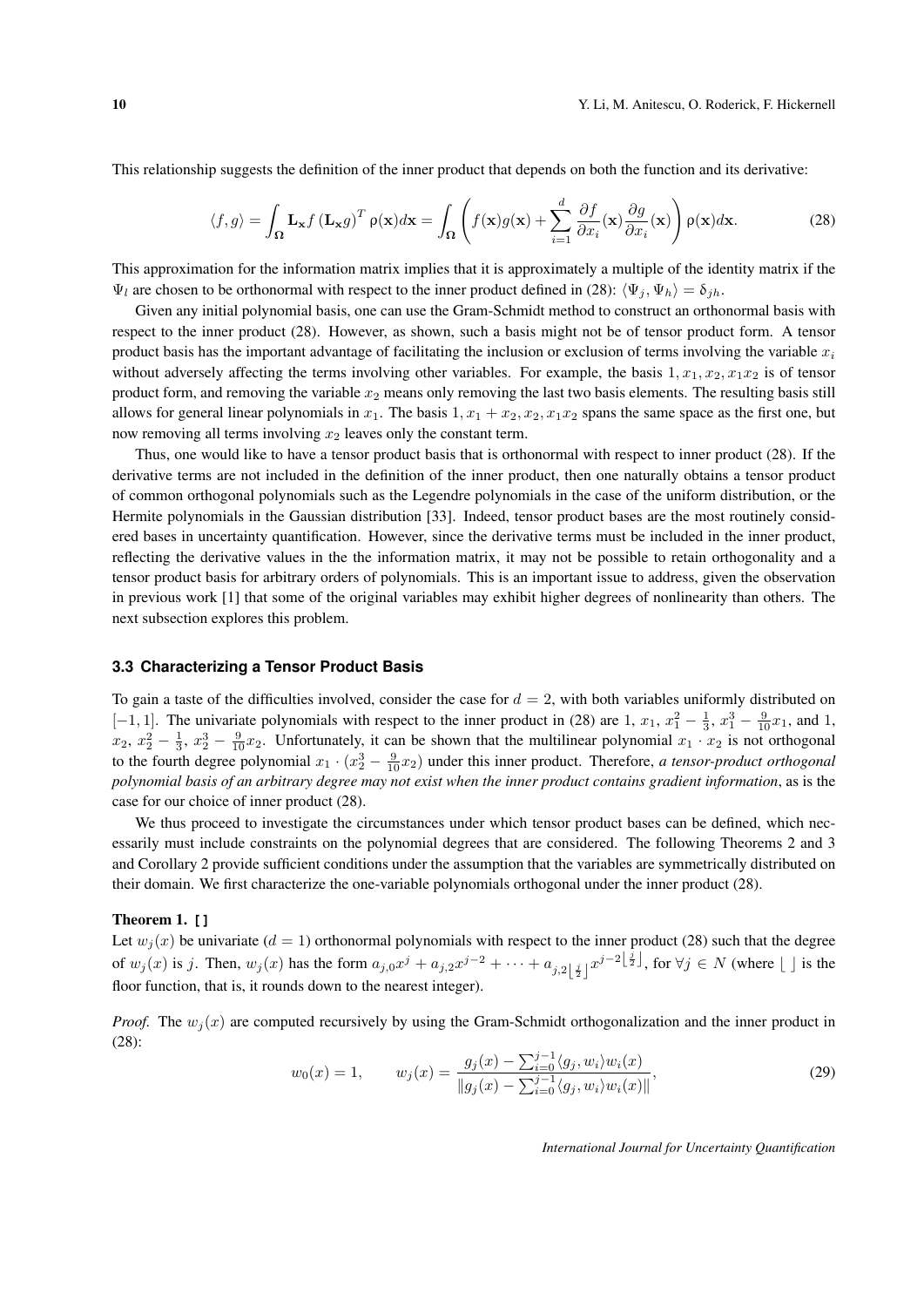where  $g_j(x) = x^j$ . Note that for any non-negative integers *j* and *h*,

$$
\langle g_j, g_h \rangle = \langle x^j, x^h \rangle = \int_{\Omega} [x^{j+h} + jhx^{j+h-2}] \rho(x) dx = 0 \tag{30}
$$

if *j* and *h* have opposite parity, since ρ is an even function. The proof of this theorem proceeds by induction.

For the cases  $j = 1, 2$ , property (30) implies that

$$
w_1(x) = \frac{x - \langle x, 1 \rangle}{\|x - \langle x, 1 \rangle\|} = \frac{x}{\|x\|} = a_{1,0}x,\tag{31}
$$

$$
w_2(x) = \frac{x^2 - (\langle x^2, 1 \rangle + \langle x^2, a_{1,0}x \rangle a_{1,0}x)}{\|x^2 - (\langle x^2, 1 \rangle + \langle x^2, a_{1,0}x \rangle a_{1,0}x)\|} = \frac{x^2 - \langle x^2, 1 \rangle}{\|x^2 - \langle x^2, 1 \rangle\|} = a_{2,0}x^2 + a_{2,2},
$$
\n(32)

both of which satisfy the conclusion of the theorem.

Now assume that  $w_j(x) = a_{j,0}x^j + a_{j,2}x^{j-2} + \cdots + a_{j,2\lfloor \frac{j}{2} \rfloor}x^{j-2\lfloor \frac{j}{2} \rfloor}$  for  $j < n$ . Since  $\langle g_j, g_h \rangle = 0$  for j and h of opposite parity, it also follows that  $\langle g_j, w_h \rangle = \langle x^j, w_h \rangle = 0$  for  $h < n$  and *j* and *h* of opposite parity. Then, for  $j = n + 1$ , by definition of the Gram-Schmidt orthogonalization it follows that

$$
w_n(x) = \frac{x^n - \sum_{j=1}^{n-1} \langle x^n, w_j \rangle w_j(x)}{\|x^n - \sum_{j=1}^{n-1} \langle x^n, w_j \rangle w_j(x)\|} \times \frac{x^n - \sum_{j=1}^{n-1} \langle x^n, w_j \rangle w_j(x)}{\sum_{j \& n \text{ same parity}} \langle x^n, w_j \rangle w_j(x)}
$$
  
=  $a_{n,0}x^n + a_{n,2}x^{n-2} + \dots + a_{n,2\lfloor \frac{n}{2} \rfloor}x^{n-2\lfloor \frac{n}{2} \rfloor}.$ 

So, the statement is proved by induction.

## Corollary 1. **[]**

For the inner product defined in (28) and orthonormal basis  $w_0, w_1, w_2, \ldots$  defined above, the two components of the inner product,  $\int_{\Omega} w_i(x)w_j(x)\rho(x)dx$  and  $\int_{\Omega} w'_i(x)w'_j(x)\rho(x)dx$ , both vanish if i and j are of different parity.

*Proof.* By Theorem 1  $w_j$  is a sum of terms of the form  $a_{j,j-h}x^h$ , where *j* and *h* have the same parity. Thus,  $\int_{\Omega} w_i(x)w_j(x)\rho(x)dx$  and  $\int_{\Omega} w'_i(x)w'_j(x)\rho(x)dx$  may both be written as integrals of monomials  $x^h$ , where h has the parity of  $i + j$ . If  $i + j$  is odd, then the integrals vanish because  $\rho$  is symmetric, as was noted in the derivation of (30).  $\Box$ 

We now tackle the issue of the restrictions on the polynomial degree that allow for the definition of a tensorproduct orthogonal polynomial basis for the inner product (28). Sufficient conditions for such a basis to exist are provided by the following Theorem 2.

#### Theorem 2. **[]**

Consider the set of multivariate polynomials  $\{w_{\mathbf{p}} : w_{\mathbf{p}}(\mathbf{x}) = c_{\mathbf{p}} \prod_{j=1}^{d} w_{j,p_j}(x_j), \mathbf{p} \in \Gamma\}$ . Here  $\{w_{j,p}\}_{p=0}^{\infty}$  is the set of orthogonal univariate polynomials constructed according to Theorem 1 using the symmetric probability density  $\rho_j$  defined on the domain  $\Omega_j$ . Also,  $\Gamma \subset \mathbb{N}_0^d$  is the set of possible indices (degrees) of the multivariate polynomials, where  $\mathbf{p} = (p_1, p_2, \cdots, p_d)^T$  is one such index set. Moreover,  $c_{\mathbf{p}}$  is the normalizing factor to make *∥w***p***∥* = 1; and the inner product, (28), for these multivariate polynomials is defined by the product density function  $\rho(x) = \prod_{j=1}^{d} \rho_j(x_j)$  defined on the Cartesian product sample space  $\Omega = \Omega_1 \times \Omega_2 \times \cdots \times \Omega_d$ . Under these assumptions, if  $\Psi = (\Psi_1, \dots, \Psi_k)^T$  is the vector basis whose elements are taken from the above set of multivariate

 $\Box$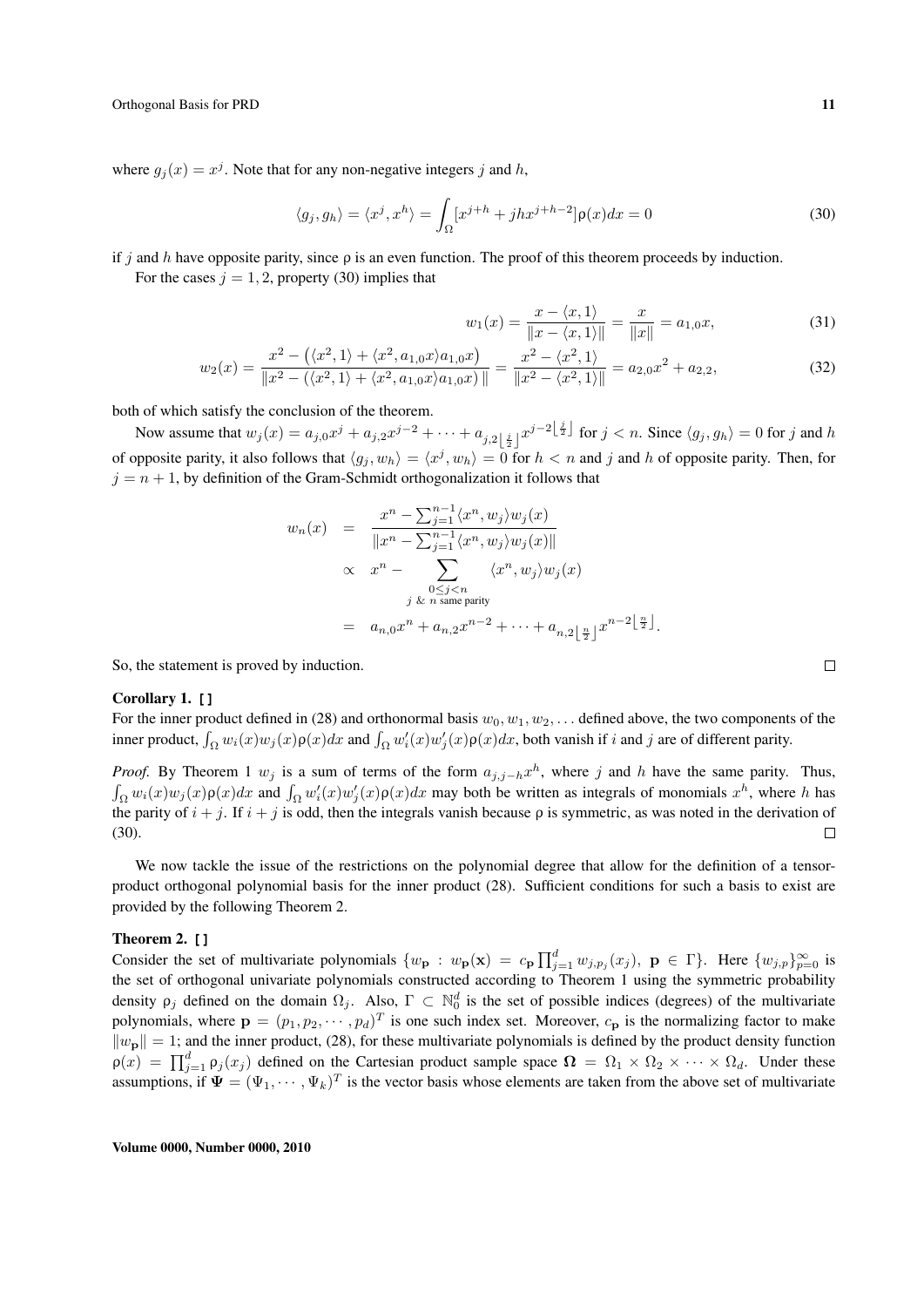polynomials, then these  $\Psi_l$  are orthonormal, that is,  $\langle \Psi_l, \Psi'_l \rangle = \delta_{l,l'}$ , provided that the index set  $\Gamma$  satisfies the following condition.

For all *distinct* pairs of indices,  $\mathbf{p}, \mathbf{q} \in \Gamma$  there exists some  $i \in \{1, 2, \dots, d\}$  such that one of the following criteria is satisfied:

- i. The polynomials  $w_{p}$  and  $w_{q}$  are univariate polynomials of  $x_i$ , i.e.,  $p_i \neq q_i$ ,  $p_j = q_j = 0$ , for  $\forall j \neq i$ .
- ii. One of the two polynomials  $w_{\mathbf{p}}$  or  $w_{\mathbf{q}}$  does not depend on  $x_i$ , while the other does, i.e.,  $p_i = 0 \neq q_i$  or  $p_i \neq 0 = q_i.$
- iii. The two polynomials  $w_p$  or  $w_q$  have different parity in the variable  $x_i$ , i.e.,  $p_i$  and  $q_i$  have opposite parity.

*Proof.* The proof proceeds by showing that  $\langle w_{\bf p}, w_{\bf q} \rangle = 0$  for any **p** and **q** matching the criteria above.

Case i: Since  $w_{\mathbf{p}}(\mathbf{x}) = w_{i,p_i}(x_i)$  and  $w_{\mathbf{q}}(\mathbf{x}) = w_{i,q_i}(x_i)$ , it follows that  $\langle w_{\mathbf{p}}, w_{\mathbf{q}} \rangle = \langle w_{i,p_i}, w_{i,q_i} \rangle = 0$ .

Case ii: Without loss of generality, we can take  $p_i = 0 \neq q_i$ . The inner product  $\langle w_{\bf p}, w_{\bf q} \rangle$  is shown to vanish by showing that each term in its definition in (28) vanishes. In particular, the orthogonality of the univariate polynomials  $w_{i,0}$  and  $w_{i,q_i}$  implies that

$$
\int_{\Omega} w_{\mathbf{p}}(\mathbf{x}) w_{\mathbf{q}}(\mathbf{x}) \rho(\mathbf{x}) d\mathbf{x} \propto \int_{\Omega_i} w_{i,0}(x) w_{i,q_i}(x) \rho(x) dx = \langle w_{i,0}, w_{i,q_i} \rangle = 0,
$$
\n
$$
\int_{\Omega} \frac{\partial w_{\mathbf{p}}}{\partial x_s}(\mathbf{x}) \frac{\partial w_{\mathbf{q}}}{\partial x_s}(\mathbf{x}) \rho(\mathbf{x}) d\mathbf{x} \propto \begin{cases} \int_{\Omega_i} w'_{i,0}(x_i) w'_{i,q_i}(x_i) \rho(x_i) dx_i = 0, & i = s, \text{ since } w'_{i,0}(x_i) = 0, \\ \int_{\Omega_i} w_{i,0}(x_i) w_{i,q_i}(x_i) \rho(x_i) dx_i = 0, & i \neq s. \end{cases}
$$

It then follows that every term in the definition of  $\langle w_{\bf{p}}, w_{\bf{q}} \rangle$  vanishes, so  $\langle w_{\bf{p}}, w_{\bf{q}} \rangle = 0$ .

Case iii: According to Corollary 1,

$$
\int_{\Omega_i} w_{i,p_i}(x)w_{i,q_i}(x)\rho_i(x)dx = 0, \text{ and } \int_{\Omega_i} w'_{i,p_i}(x)w'_{i,q_i}(x)\rho_i(x)dx = 0.
$$

By the same argument used for case ii, it follows that  $\langle w_{\bf{p}}, w_{\bf{q}} \rangle = 0$ .

Note that case iii. includes the case where  $p_i = 1$  and  $q_i = 2$  but not the case where  $p_i = 1$  and  $q_i = 3$ . Some simple characterizations of sets of polynomial indices (degrees) that satisfy Theorem 2 are given by Corollary 2. The proof of this corollary follows by checking that  $\Gamma_3$  satisfies the conditions of Theorem 2 and noting that  $\Gamma_3$  is a superset of  $\Gamma_1$  and  $\Gamma_2$ .

#### Corollary 2. **[]**

The following choices of  $\Gamma$  all satisfy the satisfy the criteria of Theorem 2 that guarantees an orthonormal multivariate basis:

$$
\Gamma_1 = \{ \mathbf{p} \in \mathbb{N}_0^d : ||\mathbf{p}||_1 \le 3 \}, \qquad \Gamma_2 = \{ \mathbf{p} \in \mathbb{N}_0^d : ||\mathbf{p}||_\infty \le 2 \}, \n\Gamma_3 = \Gamma_2 \cup \{ \mathbf{p} = (0, \dots, 0, p_i, 0, \dots, 0)^T \in \mathbb{N}_0^d : i = 1, \dots, d \}.
$$

The sets in Corollary 2 are almost the best obtainable for practical purposes. Indeed, we note that the example provided at the beginning of Section 3.3 shows the the impossibility of constructing tensor product bases with all **p** satisfying either  $||\mathbf{p}||_1 \leq 4$  or  $||\mathbf{p}||_{\infty} \leq 3$ .

We now discuss how the orthogonal basis is affected by rescaling. This issue is important because many times the parameters of interest have completely different physical units, yet they will be modeled on some reference domain, making rescaling necessary. It has been assumed in Section 3.1 that the function values and the first order partial

*International Journal for Uncertainty Quantification*

 $\Box$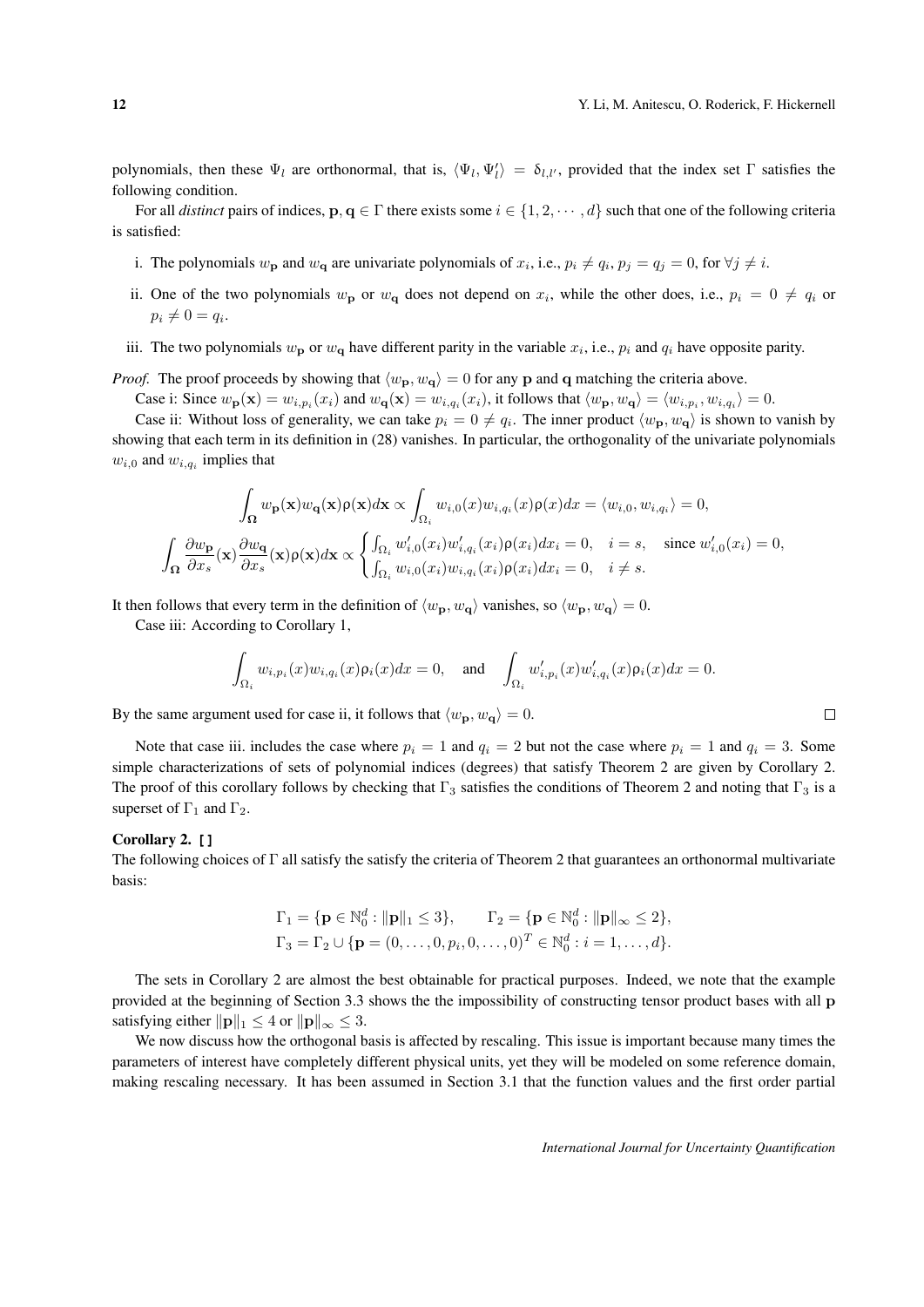derivatives all have the same variance,  $\sigma^2$ . This assumption depends on the scaling of the variables  $x_i$ . Using a different scaling (different units) changes the first-order partial derivative by a constant and changes its variance accordingly. However, the main conclusions of Theorem 2 still hold under different scalings.

### Theorem 3. **[]**

For  $j = 1, \ldots, d$ , let  $\Omega_j$ ,  $\tilde{\rho}_j$ , and  $\{w_{j,p}\}_{j=0}^{\infty}$  be reference domains, probability density functions, and sequences of orthogonal polynomials satisfying the hypotheses of Theorem 2, respectively. For  $j = 1, \ldots, d$ , choose any  $a_j > 0$ and any  $b_i$  to define new rescaled domains, probability density functions, and sets of multivariate polynomials:

$$
\Omega_j = \left\{ x : \frac{x - b_j}{a_j} \in \widetilde{\Omega}_j \right\}, \quad \rho_j(x) = \frac{1}{a_j} \widetilde{\rho}_j \left( \frac{x - b_j}{a_j} \right), \quad \left\{ v_{\mathbf{p}} : v_{\mathbf{p}}(\mathbf{x}) = c_{\mathbf{p}} \prod_{j=1}^d w_{j, p_j} \left( \frac{x_j - b_j}{a_j} \right), \ \mathbf{p} \in \Gamma \right\}.
$$

Here *c***<sup>p</sup>** is the same constant as in Theorem 2, and the set Γ satisfies the same condition as in Theorem 2. Using the scaling constants  $a_j$ , redefine the operator  $L$  as:

$$
\mathbf{L}_{\mathbf{x}}f = \left(f(\mathbf{x}), a_1 \frac{\partial f}{\partial x_1}(\mathbf{x}), \cdots, a_d \frac{\partial f}{\partial x_d}(\mathbf{x})\right)^T,
$$
\n(33)

$$
\mathbf{L}_{\mathbf{x}}\mathbf{f}^{T} = \begin{pmatrix} f_{1}(\mathbf{x}) & f_{2}(\mathbf{x}) & \cdots & f_{l}(\mathbf{x}) \\ a_{1}\frac{\partial f_{1}}{\partial x_{1}}(\mathbf{x}) & a_{1}\frac{\partial f_{2}}{\partial x_{1}}(\mathbf{x}) & \cdots & a_{1}\frac{\partial f_{l}}{\partial x_{1}}(\mathbf{x}) \\ \vdots & \vdots & \vdots & \vdots \\ a_{d}\frac{\partial f_{1}}{\partial x_{d}}(\mathbf{x}) & a_{d}\frac{\partial f_{2}}{\partial x_{d}}(\mathbf{x}) & \cdots & a_{d}\frac{\partial f_{l}}{\partial x_{d}}(\mathbf{x}) \end{pmatrix}.
$$
 (34)

Use this rescaled operator to redefine the inner product in (28) as

$$
\langle f, g \rangle = \int_{\Omega} \mathbf{L}_{\mathbf{x}} f\left(\mathbf{L}_{\mathbf{x}} g\right)^T \rho(\mathbf{x}) d\mathbf{x} = \int_{\Omega} \left( f(\mathbf{x}) g(\mathbf{x}) + \sum_{i=1}^d a_i^2 \frac{\partial f}{\partial x_i}(\mathbf{x}) \frac{\partial g}{\partial x_i}(\mathbf{x}) \right) \rho(\mathbf{x}) d\mathbf{x}.
$$
 (35)

if the above set of multivariate polynomials is orthonormal with respect to this new inner product.

*Proof.* The proof proceeds by verifying that the inner product of two multivariate polynomials from this theorem,  $v_p$ and *v***q**, equals the inner product of two multivariate polynomials from Theorem 2 by a change of variable. Since

$$
\frac{\partial v_{\mathbf{p}}}{\partial x_k}(x) = c_{\mathbf{p}} \frac{1}{a_k} w'_{k, p_k} \left(\frac{x_k - b_k}{a_k}\right) \prod_{j=1, j \neq k}^d w_{j, p_j} \left(\frac{x_j - b_j}{a_j}\right),
$$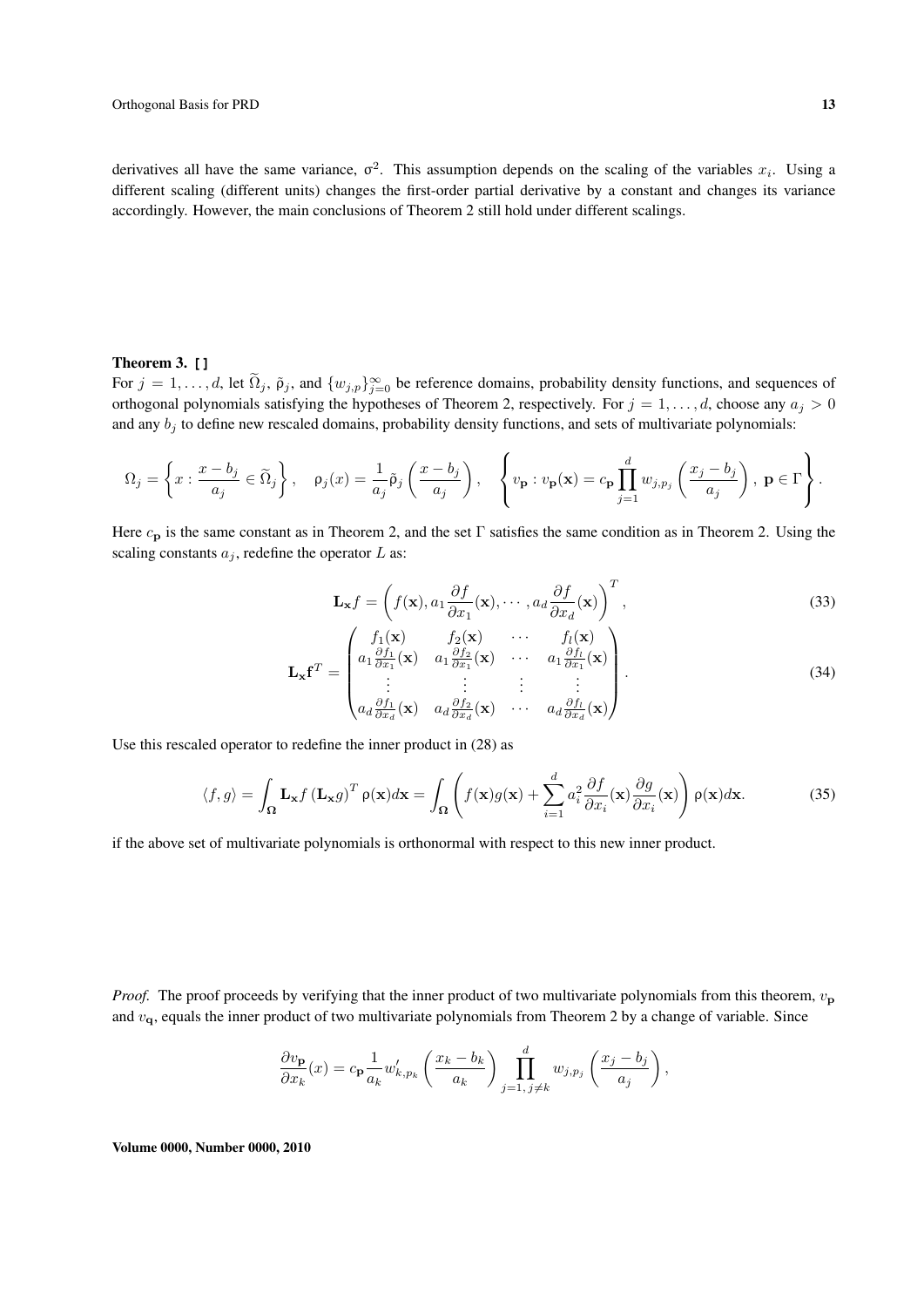it follows that

$$
\langle v_{\mathbf{p}}, v_{\mathbf{q}} \rangle = \int_{\Omega} c_{\mathbf{p}} c_{\mathbf{q}} \left( \prod_{j=1}^{d} w_{j,p_{j}} \left( \frac{x_{j} - b_{j}}{a_{j}} \right) w_{j,q_{j}} \left( \frac{x_{j} - b_{j}}{a_{j}} \right) \right) \n+ \sum_{k=1}^{d} w'_{k,p_{k}} \left( \frac{x_{k} - b_{k}}{a_{k}} \right) w'_{k,q_{k}} \left( \frac{x_{k} - b_{k}}{a_{k}} \right) \prod_{j=1, j \neq k}^{d} w_{j,p_{j}} \left( \frac{x_{j} - b_{j}}{a_{j}} \right) w_{j,q_{j}} \left( \frac{x_{j} - b_{j}}{a_{j}} \right) \prod_{j=1}^{d} \rho_{j}(x_{j}) d\mathbf{x} \n= \int_{\tilde{\Omega}} c_{\mathbf{p}} c_{\mathbf{q}} \left( \prod_{j=1}^{d} w_{j,p_{j}} (u_{j}) w_{j,q_{j}} (u_{j}) \right. \n+ \sum_{k=1}^{d} w'_{k,p_{k}} (u_{k}) w'_{k,q_{k}} (u_{k}) \prod_{j=1, j \neq k}^{d} w_{j,p_{j}} (u_{j}) w_{j,q_{j}} (u_{j}) \right) \prod_{j=1}^{d} \tilde{\rho}(u_{j}) d\mathbf{u} \n= \langle w_{\mathbf{p}}, w_{\mathbf{q}} \rangle = \delta_{\mathbf{p}, \mathbf{q}},
$$

where the first inner product is the rescaled one in (35) and the second one is the original one in (28).

 $\Box$ 

## **3.4 Construction of Orthogonal Bases**

Provided that the required degrees of the multivariate polynomials satisfy the conditions in Theorems 2 and 3, one can always construct a basis of orthogonal multivariate polynomials as tensor products of orthogonal univariate polynomials. Given a family of distributions (e.g., uniform), and a reference domain (e.g., [*−*1*,* 1]), Theorem 3 may then be used to construct the multivariate tensor product orthogonal basis even if the domain is stretched, shrunk, or translated. At the same time, Theorem 3 also describes how to adjust the collocation matrix to account for the rescaling.

For example, suppose that  $d = 2$ , variable  $x_1$  is uniformly distributed on  $[-0.5, 0.5]$ , and variable  $x_2$  is uniformly distributed on [*−*1*,* 1]. The univariate orthogonal polynomials with respect to the uniform distribution on [*−*1*,* 1] and inner product (28) are

1, 
$$
x
$$
,  $x^2 - \frac{1}{3}$ ,  $x^3 - \frac{9}{10}x$ , ...

If the total degree of the multivariate polynomial is no larger than 3, then by Theorem 3 one may obtain the following vector of orthogonal basis functions with respect to the inner product (35):

$$
\Psi^{T} = (\Psi_{1}, ..., \Psi_{10}) = \left(1, \frac{x_{1}}{0.5}, x_{2}, \left(\frac{x_{1}}{0.5}\right)^{2} - \frac{1}{3}, \frac{x_{1}x_{2}}{0.5}, x_{2}^{2} - \frac{1}{3}, \frac{x_{2}}{0.5}, x_{2}^{2} - \frac{1}{3}\right), \left(\left(\frac{x_{1}}{0.5}\right)^{2} - \frac{1}{3}\right)x_{2}, x_{2}^{3} - \frac{9}{10}x_{2}.\right)
$$

Correspondingly, the collocation matrix and response vector should be adjusted as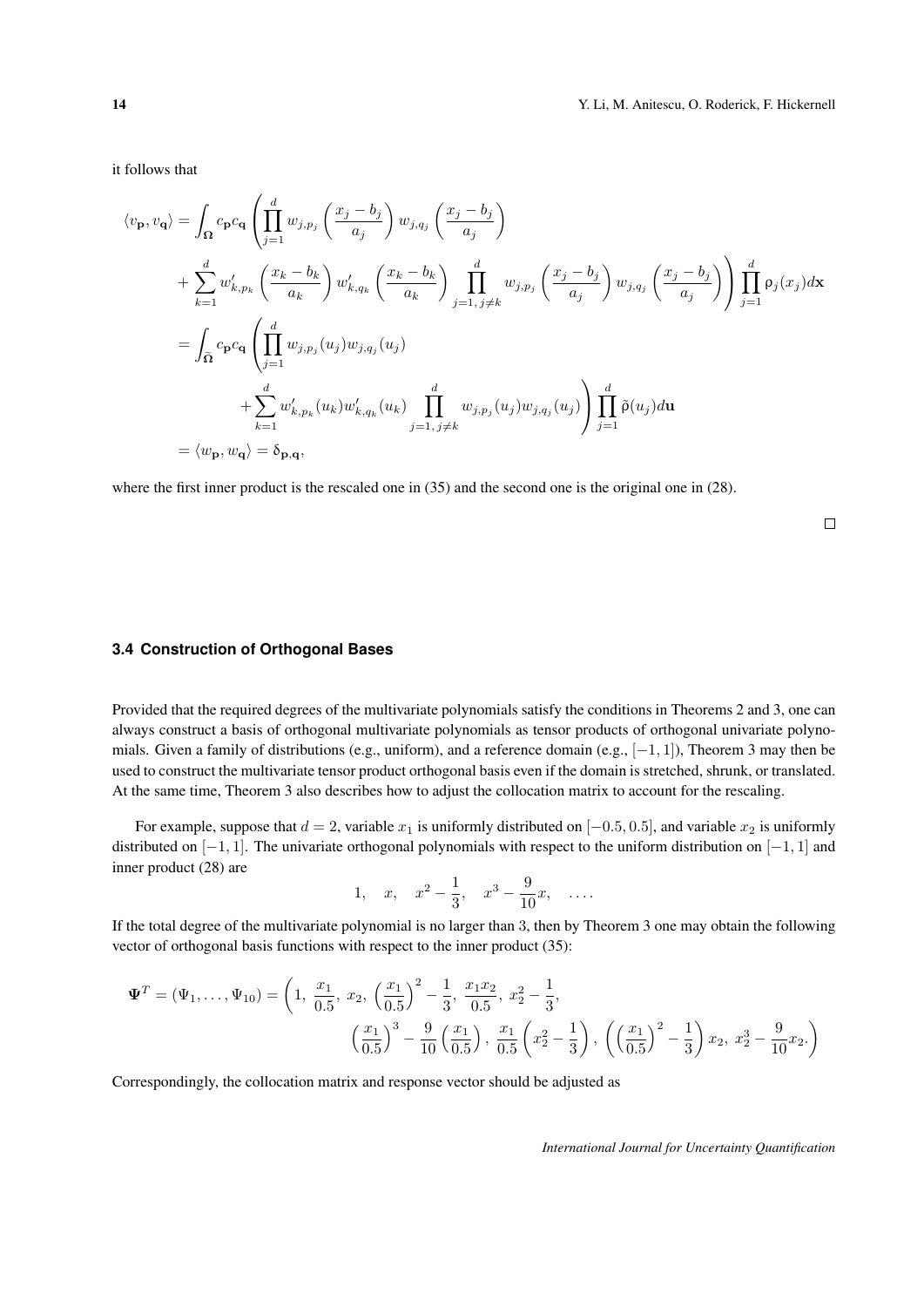$$
\mathbf{F} = \begin{pmatrix} \Psi_{1}(S_{1}) & \Psi_{2}(S_{1}) & \cdots & \Psi_{10}(S_{1}) \\ 0.5\frac{\partial\Psi_{1}}{\partial x_{1}}(S_{1}) & 0.5\frac{\partial\Psi_{2}}{\partial x_{1}}(S_{1}) & \cdots & 0.5\frac{\partial\Psi_{10}}{\partial x_{1}}(S_{1}) \\ \frac{\partial\Psi_{1}}{\partial x_{2}}(S_{1}) & \frac{\partial\Psi_{2}}{\partial x_{2}}(S_{1}) & \cdots & \frac{\partial\Psi_{10}}{\partial x_{1}}(S_{1}) \\ \Psi_{1}(S_{2}) & \Psi_{2}(S_{2}) & \cdots & \Psi_{10}(S_{2}) \\ \vdots & \vdots & \vdots & \vdots \\ 0.5\frac{\partial\Psi_{1}}{\partial x_{1}}(S_{m}) & 0.5\frac{\partial\Psi_{2}}{\partial x_{1}}(S_{m}) & \cdots & 0.5\frac{\partial\Psi_{10}}{\partial x_{1}}(S_{m}) \\ \frac{\partial\Psi_{1}}{\partial x_{1}}(S_{m}) & \frac{\partial\Psi_{2}}{\partial x_{2}}(S_{m}) & \cdots & 0.5\frac{\partial\Psi_{10}}{\partial x_{1}}(S_{m}) \\ \frac{\partial\Psi_{1}}{\partial x_{2}}(S_{m}) & \frac{\partial\Psi_{2}}{\partial x_{2}}(S_{m}) & \cdots & \frac{\partial\Psi_{10}}{\partial x_{2}}(S_{m}) \end{pmatrix}, \quad \mathbf{y} = \begin{pmatrix} J(S_{1}) \\ 0.5\frac{\partial J(S_{1})}{\partial x_{1}} \\ \frac{\partial J(S_{2})}{\partial x_{2}} \\ \vdots \\ 0.5\frac{\partial J(S_{m})}{\partial x_{1}} \\ \frac{\partial J(S_{m})}{\partial x_{2}} \end{pmatrix}.
$$
 (36)

Naturally, the conditions in Theorem 2 are somewhat restrictive, since they limit the degree of polynomials that can be used while still retaining orthogonality and the tensor product structure. However, to introduce polynomials of higher degree requires that we give up either orthogonality or the tensor product structure. Giving up the former may lead to the situation where the estimates of pairs of regression coefficients are highly correlated. Giving up the latter makes it awkward to remove one variable from the model without adversely affecting the dependence of the model on other variables. In practice, the restriction on the degree may not be too limiting since given a maximum total degree allowed of p, the number of possible polynomials increases as  $O(d^p)$  as the dimension, d, tends to infinity. On the other hand, the number of polynomials used should not exceed the number of observations available, namely  $m(d+1)$ . In our numerical results in Sections 4.2 and 4.3 we will consider only the tensor product basis produced by PRD in order to assess its properties and potential.

## **4. NUMERICAL RESULTS**

In this section, we investigate the results of using the tensor product basis developed in Section 3 with the PRD approach.

## **4.1 Applied Problem**

As an applied example, we use a three-dimensional, steady-state reactor core model with uniform fuel elements, simple heat transport description (including convection and diffusion), uniform liquid coolant flow, and no control mechanisms. While our research extends to more complex systems, the idea was to work with a model that exhibits behavior typical for real-world nuclear reactors in sufficient measure to study uncertainty propagation and that avoids model-specific complexities of the nuclear reactor analysis. The operational parameters of the model were chosen to correspond to a sodium-cooled fast reactor with realistic temperature excursions. A cross section of the finite-volume geometric representation (with just 7 pins) is shown in Figure 1. In the following paragraphs we briefly describe the physical model. A more detailed description of this model is provided in [8].

To model uncertainty related to thermo-hydraulic description of the reactor core, we couple a three-dimensional heat conduction and convection equation

$$
0 = -\nabla \cdot K \nabla T - \rho c_p \overrightarrow{u} \nabla T + q''' \tag{37}
$$

represented by

$$
0 = \int_{\partial\Omega} K \nabla \mathbf{T} \cdot \overrightarrow{n} dS + \int_{\partial\Omega} \rho c_p \mathbf{T} \overrightarrow{u} \cdot \overrightarrow{n} dS - \int_{\Omega} q''' dV
$$
 (38)

in every volume cell  $\Omega$  with the dependencies of the material properties (heat conductivity in fuel and coolant *K*,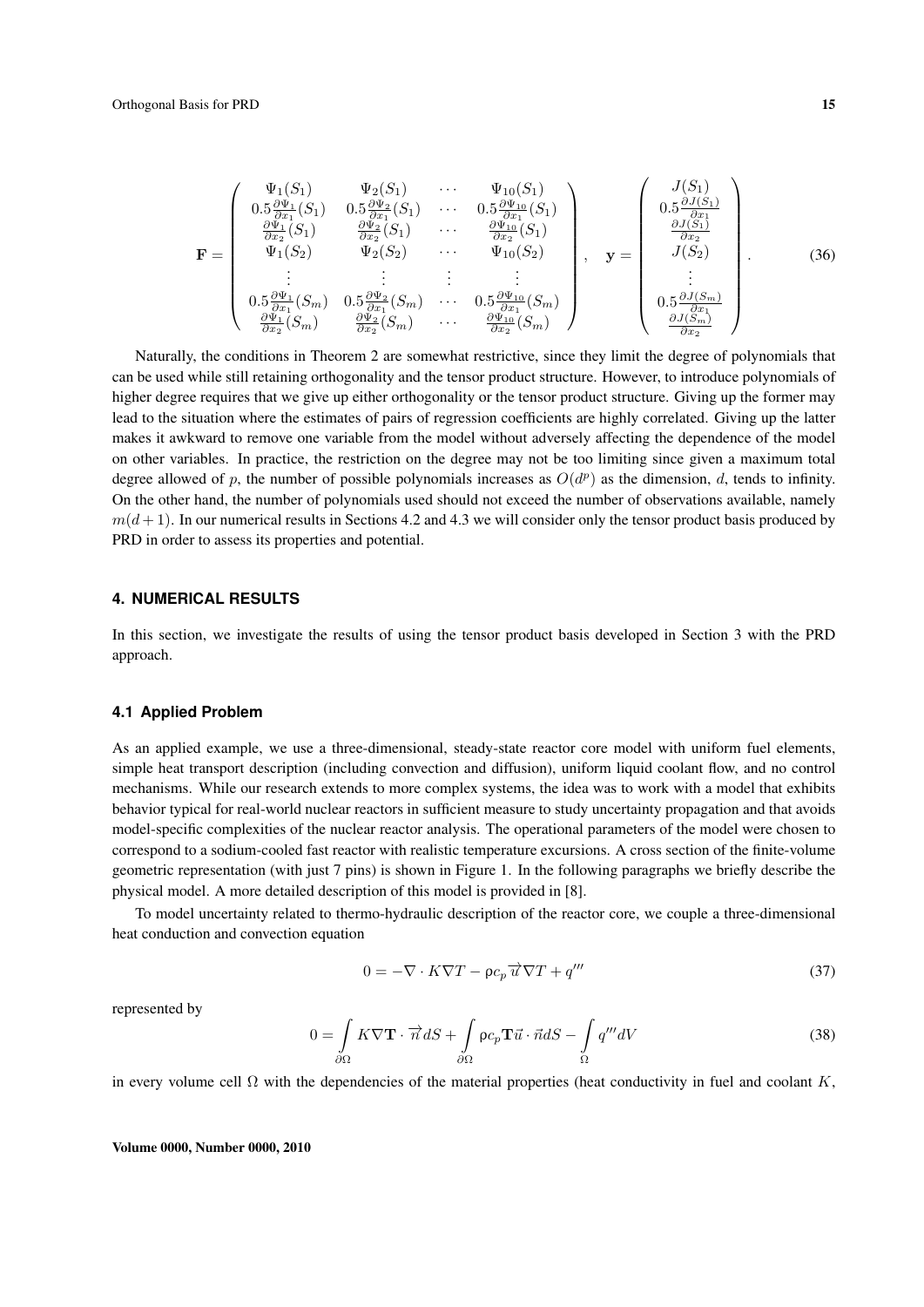

FIG. 1: Simplified 3-D model of the reactor core

specific coolant heat  $c_p$ , heat transfer coefficient  $h$ , and coolant density  $\rho$ ) on temperature:

$$
(K, c_p, h, \rho) = \mathbf{R} = \mathbf{R}(\mathbf{T}) \cdot (1 + \Delta \mathbf{R}(\mathbf{T}, \mathbf{x}))
$$
\n(39)

with the error-free dependency functions **R**(**T**) taken from the available materials properties references [34, 35]. The coolant flow  $\vec{u}$  and heat source term  $q''$  were calibrated to represent a realistic situation. The heat transfer coefficient *h* appears in the discretization of  $\nabla$ **T** over the boundary between fuel and coolant.

We use a fairly complex uncertainty structure in which the uncertainty quantifiers are dimensionless coefficients in the representations of the dependency of material properties on temperature:

$$
\Delta R(x,T) = x_0 \cdot C_0(T) + x_1 \cdot C_1(T) + x_2 \cdot C_2(T) \tag{40}
$$

$$
C_0(T) = 1; C_1(T) = T + 1; C_2(T) = 2T^2 - 1
$$
\n(41)

thus resulting in three uncertainty quantifiers per physical parameter; the dimension of the uncertainty space is 12.

Furthermore,  $x_0, x_1, x_2$  are randomly distributed with a probability density function estimated from the published data [34, 35]. As a result, the experimental error ∆*R* in measurement of a material property *R* is, in this case, not randomly and uniformly distributed over the geometry of the reactor. Instead, it depends on temperature (and that dependence itself is uncertain as quantified by the parameters  $x_0$ ,  $x_1$ , and  $x_2$ ). Other expressions for uncertainty representation are, of course, possible. Our main approach admits any structure as long as the derivative  $\frac{\partial J(x)}{\partial x}$  can be computed.

The solution of the coupled system is resolved. In the central fuel element we use a finer three-dimensional grid for evaluating the temperature distribution  $T_{pin}$ :

$$
-\nabla \cdot K \nabla T_{pin} + q''' = 0. \tag{42}
$$

We chose the maximal fuel centerline temperature as a merit function. We note that, over the continous spatial coordinates, this function is differentiable as long as the maximum is unique and regular in an optimization sense. Nevertheless, to protect against nondifferentiability that may be induced by the discretization of the partial differential equations, we use an approximation with another vector norm:  $J(T) = max(T_{centerline} \ge ||T_{centerline}||_{100}$ . The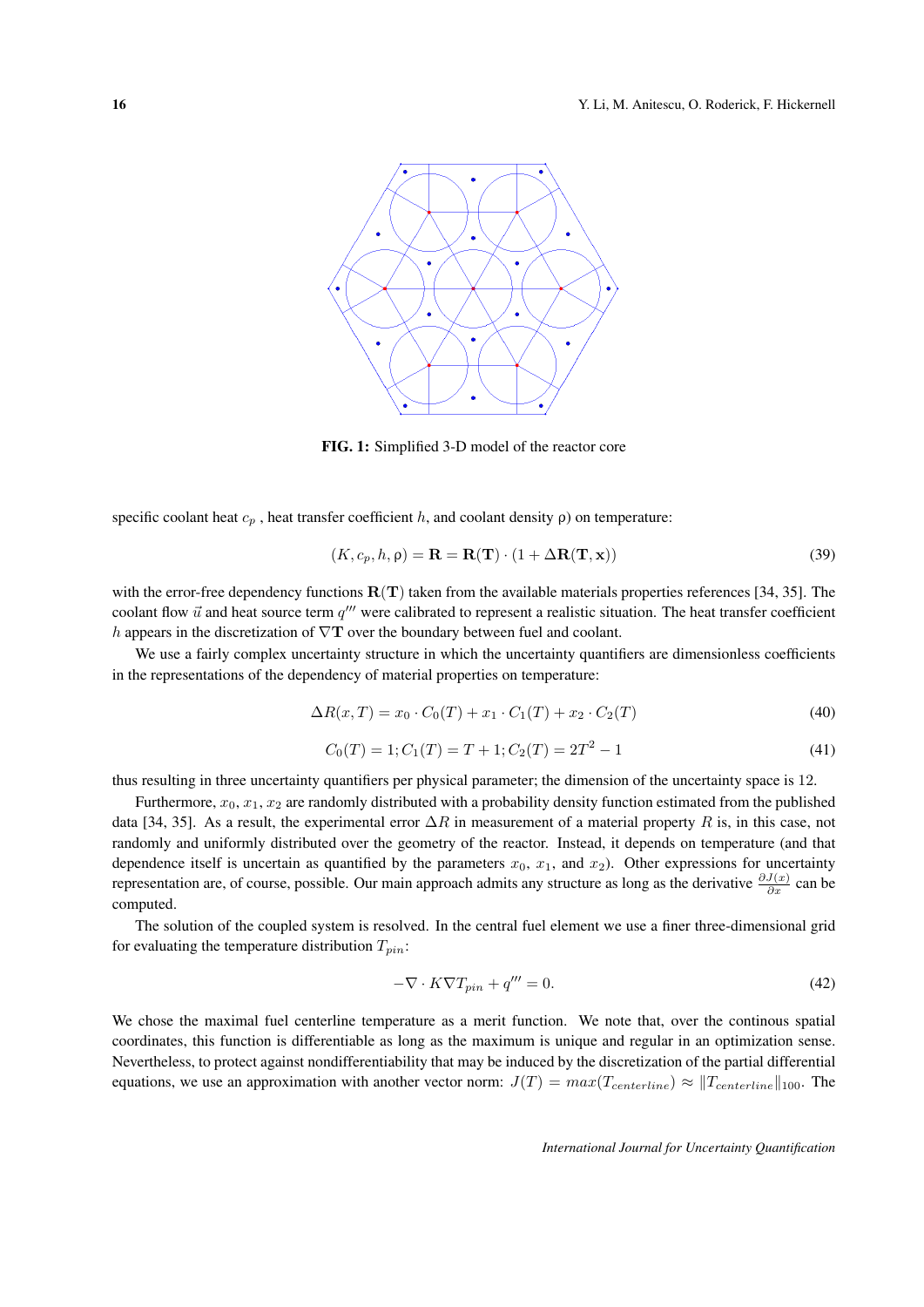approximation is differentiable since the argument of the norm never approaches zero.

For this model, the gradient information was obtained by direct coding. We are currently actively investigating the use of automatic differentiation techniques to obtain gradients for our method when applied to nuclear engineering applications [10].

#### **4.2 Using the Tensor-Product Orthogonal Basis within Stepwise Regression**

Once we produce an orthogonal basis as described in Section 3, an important issue is how to harness its potential promised by our analysis in Section 3.2. In particular, we are interested in identifying regression procedures using this basis, which has a small generalization error; that is, we seek procedures that do well on data on which they have not been trained.

Since small generalization error is connected with the ability to fit a model well on a small set of predictors [36], a natural question to ask is, what is the best subset of this basis that will predict the output? Stepwise regression [37] gives an approach to truncate the basis. It is a systematic method for adding and removing terms from a multilinear model based on their statistical significance in a regression, based on hypothesis testing, such as *F* and *t* tests [37].

For the model  $\mathbf{L_x}J = \mathbf{L_x} \Psi^T \mathbf{\beta} + \varepsilon$ , stepwise regression is based on the *F*-test. The method begins with an initial model and then compares the explanatory power of incrementally larger and smaller models. At each step, we compute the *F*-statistic of each coefficient and then compute the *p*-value, which is the probability with respect to the *F* distribution to test models with and without a candidate term. If a term is not currently in the model, the null hypothesis is that the term would have a zero coefficient if added to the model. If there is sufficient evidence to reject the null hypothesis, the term is added to the model. Conversely, if a term is currently in the model, the null hypothesis is that the term has a zero coefficient. If there is insufficient evidence to reject the null hypothesis, the term is removed from the model. The method proceeds as follows.

Step 1 Fit the initial model.

- Step 2 If any terms not in the model have *p*-values less than an entrance tolerance (that is, if it is unlikely that they would have zero coefficient if added to the model), add the one with the smallest *p*-value, and repeat this step; otherwise, go to step 3.
- Step 3 If any terms in the model have *p*-values greater than an exit tolerance (that is, if it is unlikely that the hypothesis of a zero coefficient can be rejected), remove the one with the largest *p*-value, and go to Step 2; otherwise, end.

Depending on the terms included in the initial model and the order in which terms are moved in and out, the method may build different models from the same set of potential terms. The method terminates when no single step improves the model. There is no guarantee, however, that a different initial model or a different sequence of steps will not lead to a better fit. In this sense, stepwise models are locally optimal but may not be globally optimal.

Stepwise regression performs the modeling by analyzing a large number of terms, and selecting those that fit well. Thus, the *F*-values for the selected terms are likely to be significant, and hypothesis testing loses its inference power. If the objective of modelling is to test the validity of a relationship between certain terms or to test the significance of a particular term, stepwise regression is not recommended [37]. If the objective is to predict, however, stepwise regression is a convenient procedure for selecting terms, especially when a large number of terms are to be considered. We believe this to be one of the best variable selection procedures.

In our numerical experiments, we consider an applied model with uncertainty space dimension 12. The number of multivariate polynomials of maximal total degree 3 on 12 variables is 455. We use the stepwisefit function in Matlab (implementing an algorithm from [38]), and define the *p*-value for basis to enter and exit as 0*.*05. We tried both starting with nothing (no polynomials) in the model and everything (all 455 polynomials) in the model. We use 36 sample points for collocation and use 18 sample points for model testing.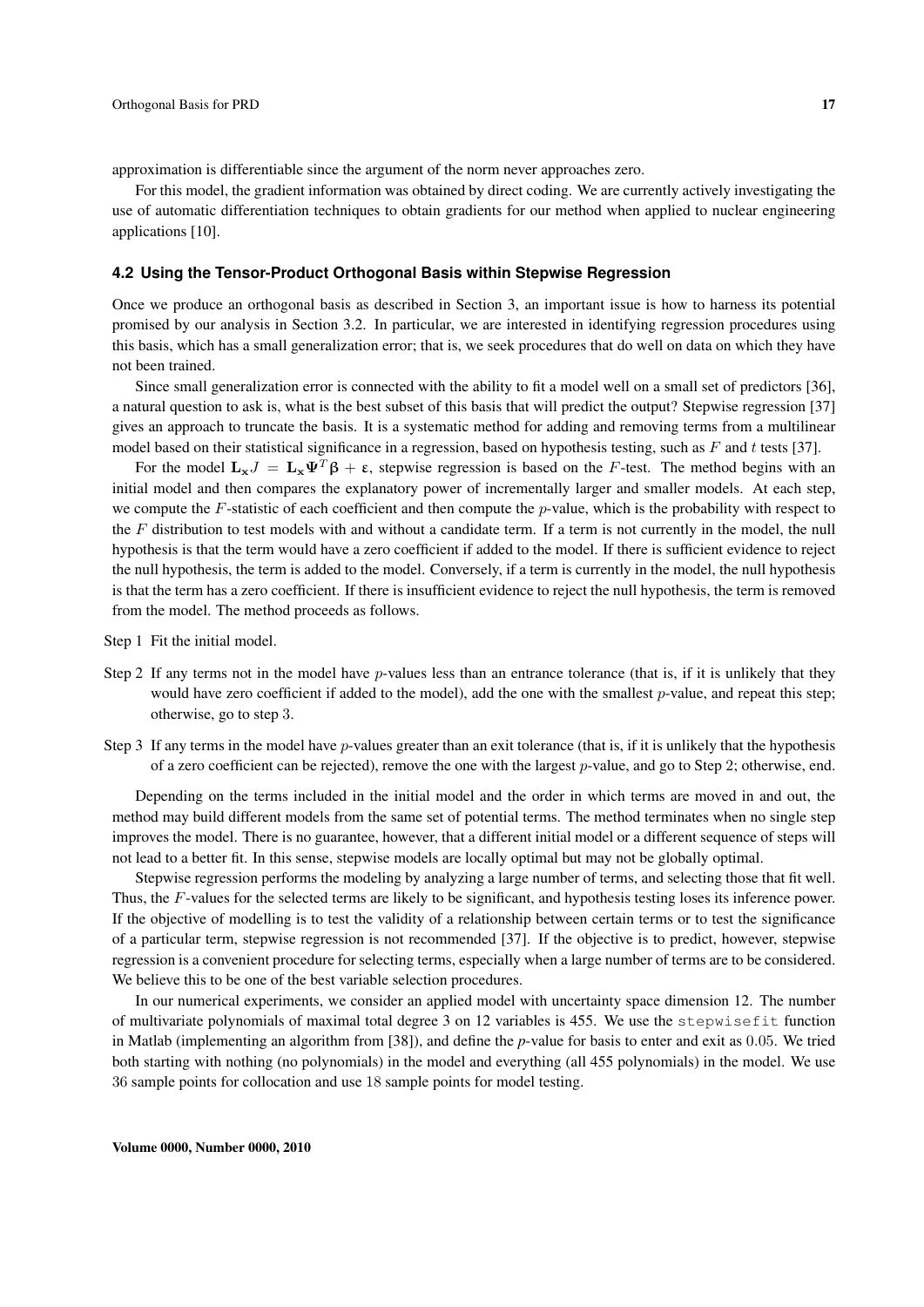For the orthogonal basis obtained from Corollary 2, starting with nothing in the model, we got 65 polynomials in the final model, while starting with all the 455 polynomials in the model, we got 371 polynomials in the final model. Figure 2 shows the function value errors, with and without basis truncation, with (*O*) standing for the "orthogonal basis case". The errors are ordered from smallest to largest. Starting with nothing in the model results in far fewer polynomials than starting with everything in the model. It also results in better estimation error for the testing data.



FIG. 2: Function value errors without basis truncation compared with those with basis truncations.

For Hermite polynomials, one of the choice polynomial sets used in uncertainty quantification [33], starting with nothing in the model, we got 65 polynomials in the final model, while starting with all the 455 polynomials in the model, we got 424 polynomials in the final model. Figure 3 displays function value errors, with and without basis truncation, with (*H*) standing for "Hermite polynomials". Again, the errors are ordered from smallest to largest. For Hermite polynomials starting with nothing in the model, the maximum error for the testing set is the smallest, but starting with everything in the model will gives a smaller error for much of the testing data.

Figure 4 compares the function value errors of truncated orthogonal basis starting with nothing in the model with those of the Hermite polynomials using the full basis and two methods of stepwise regression. We conclude from Figure 4 that stepwise regression works substantially better for the orthogonal basis compared with the Hermite basis, resulting in better estimates (by more than an order of magnitude) and fewer polynomials in the final model.

## **4.3 Quality of the Information Matrix**

To determine the quality of the information matrix, we assume a uniform distribution for each of the 12 parameters of our model from Section 4.1. The range of values of each uniform marginal distribution is obtained by matching it with the mean and variance of each parameter from a full nuclear reactor simulation model. This uniform distribution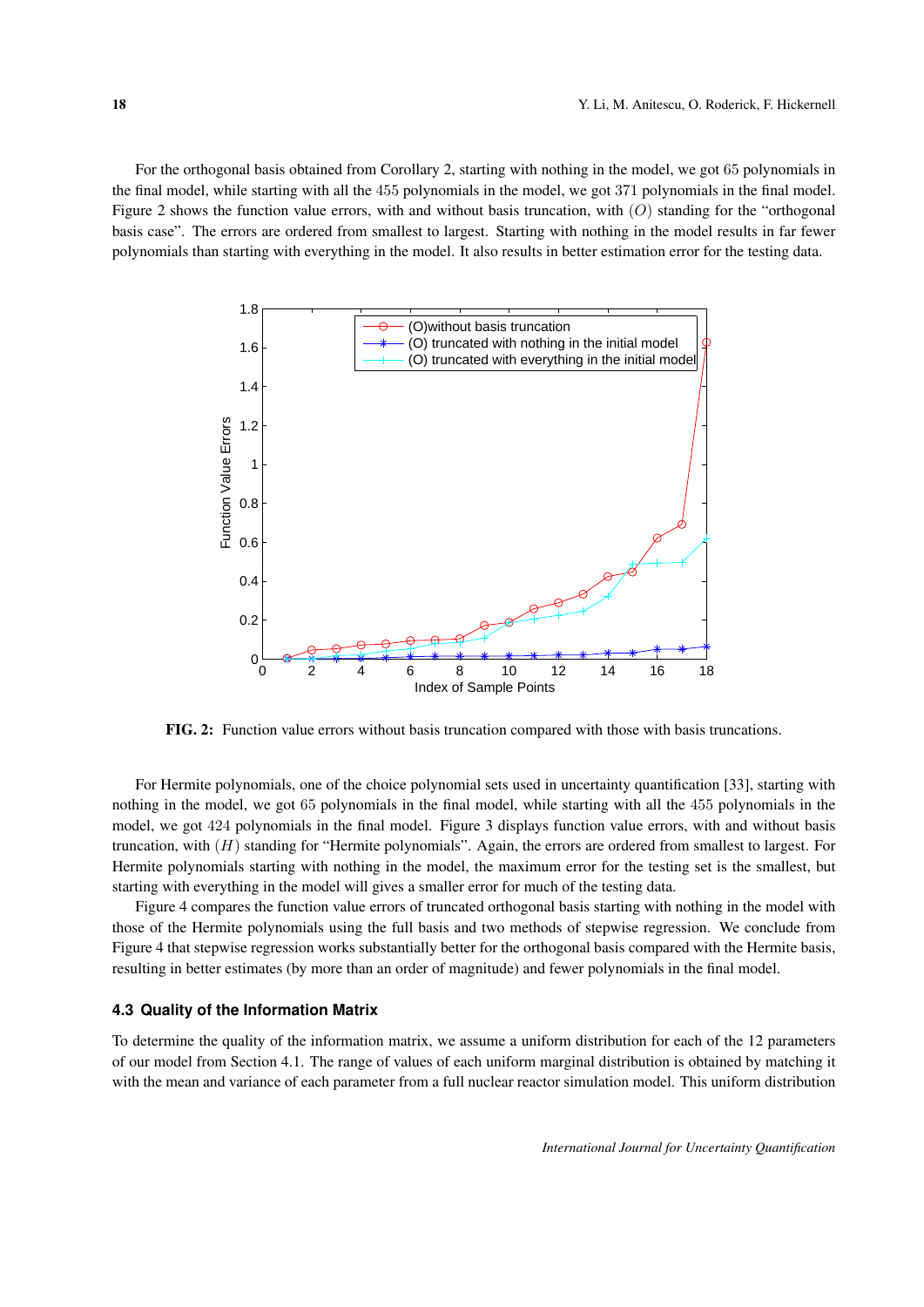

FIG. 3: Function value errors without basis truncation compared with those with basis truncations.



FIG. 4: Function value errors for the truncated orthogonal basis compared with those of Hermite polynomials.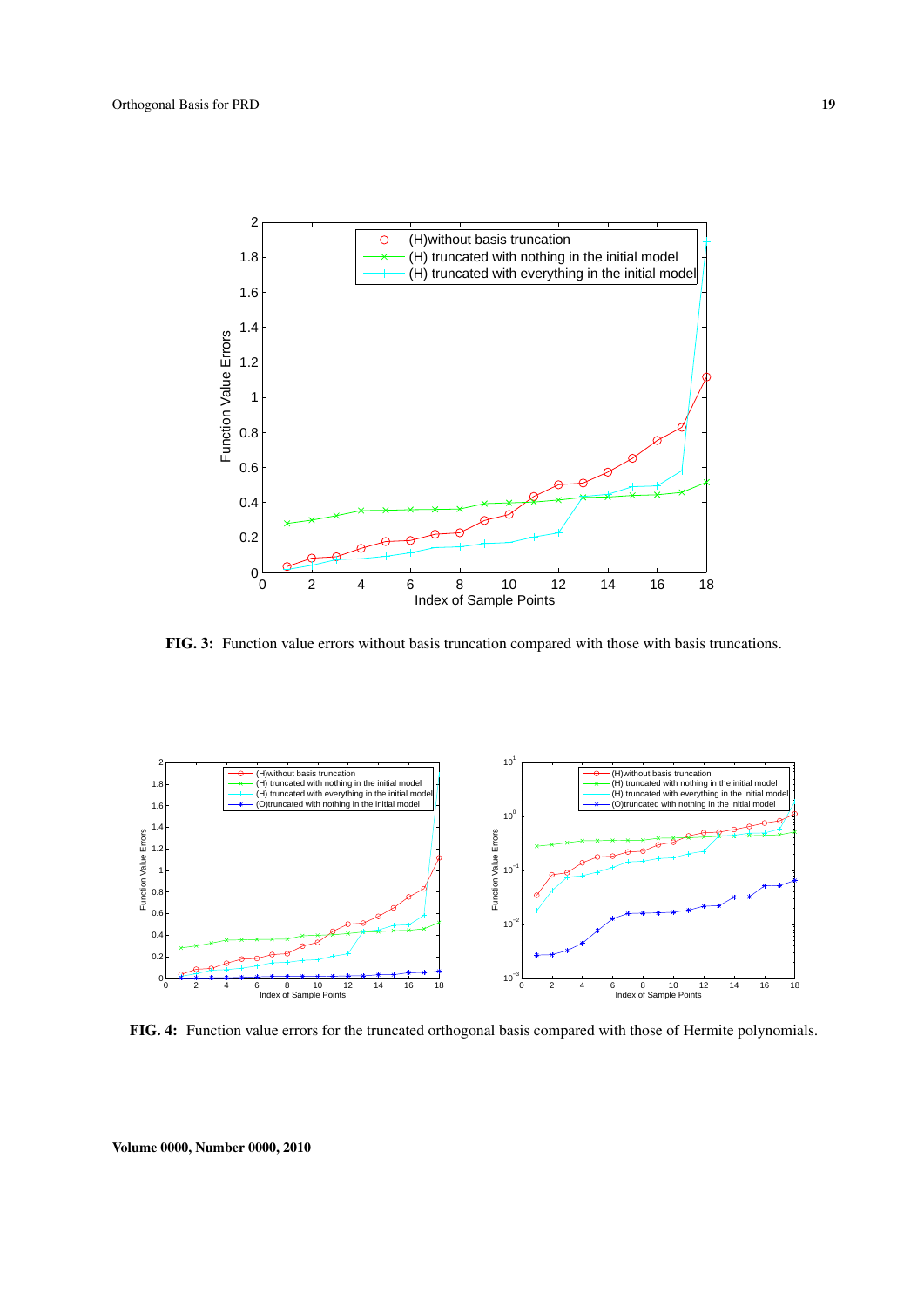does not necessarily match the full multivariate distribution of the full nuclear reactor simulation model, but it is more convenient to work with. Starting from a uniform distribution on [*−*1*,* 1], we use the following values of the scaling and shift parameters, as described in Theorem 3, where  $\mathbf{A} = (a_1, \dots, a_{12})^T$ , and  $\mathbf{B} = (b_1, \dots, b_{12})^T$ :

$$
(\mathbf{A}, \mathbf{B}) = \begin{pmatrix} 0.0094 & 0 \\ 0.0094 & 0 \\ 0.0097 & 0 \\ 0.0807 & 0 \\ 0.0819 & 0 \\ 0.0734 & 0 \\ 0.0734 & 0 \\ 0.0768 & 0 \\ 0.0841 & 0 \\ 1.9868 \times 10^{-5} & 0 \\ 1.8514 \times 10^{-5} & 0 \\ 1.9047 \times 10^{-5} & 0 \end{pmatrix}.
$$
 (43)

Using this experimental setup, we analyze the properties of the information matrix  $\mathbf{F}^T\mathbf{F}$ . As described in Section 3.1 we expect the properties of this matrix to be a good indicator of the performance of the model. In particular, we would like this matrix to be at a substantial distance from singularity and as close to identity as possible (though, for random designs like the ones considered here, this can be achieved only in the limit of infinite number of sample points; whereas we will use the approach for a relatively small number of samples). Using the Hermite polynomial basis with 455 polynomials, with 36 sample points including function and derivative information, we observed that the numerical rank of the collocation matrix is 433, which means the information matrix is singular. The condition number of the collocation matrix is  $1.9806 \times 10^{17}$ .

We have run the same experiment for the orthogongal basis described in Corollary 2. We define the index set based on total degree of the polynomial basis, which we require to be less than or equal to 3, that is,  $||\mathbf{p}||_1 < 3$ . Using standard distribution *U*[*−*1*,* 1] and the Gram-Schmidt method, we can get the univariate basis up to degree 3 in one dimension as:  $w_0(x) = 1$ ,  $w_1(x) = x$ ,  $w_2(x) = x^2 - \frac{1}{3}$ ,  $w_3(x) = x^3 - \frac{9}{10}x$ .

Then, based on Corollary 2, the tensor product of the univariate basis is an orthogonal basis for the multivariate. We use the same 36 sample points as for Hermite polynomials, which means the collocation matrix will be of size 468*×*455, and we get the full rank collocation matrix with condition number 1*.*4408*×*10<sup>5</sup> , a far better result compared with the Hermite polynomial case.

Figure 5 plots the log of the singular values of the collocation matrix for both our tensor product orthogonal basis and the Hermite polynomial basis. We see that, for Hermite polynomials, the singular values drop more quickly, so the corresponding information matrix will be farther away than the one for our orthogonal design. Also, we can see that for our orthogonal basis, most of the singular values are large, which means the variance of the corresponding coefficient is small.

Figure 6 displays the function value errors when a model is used with the orthogonal basis compared with the one of Hermite Polynomials. There is a visible improvement, though perhaps not as large as suggested by Figure 5. Nevertheless, the stepwise regression results in Section 4.2 conclusively demonstrated that the superior properties of the basis can lead to far better prediction results.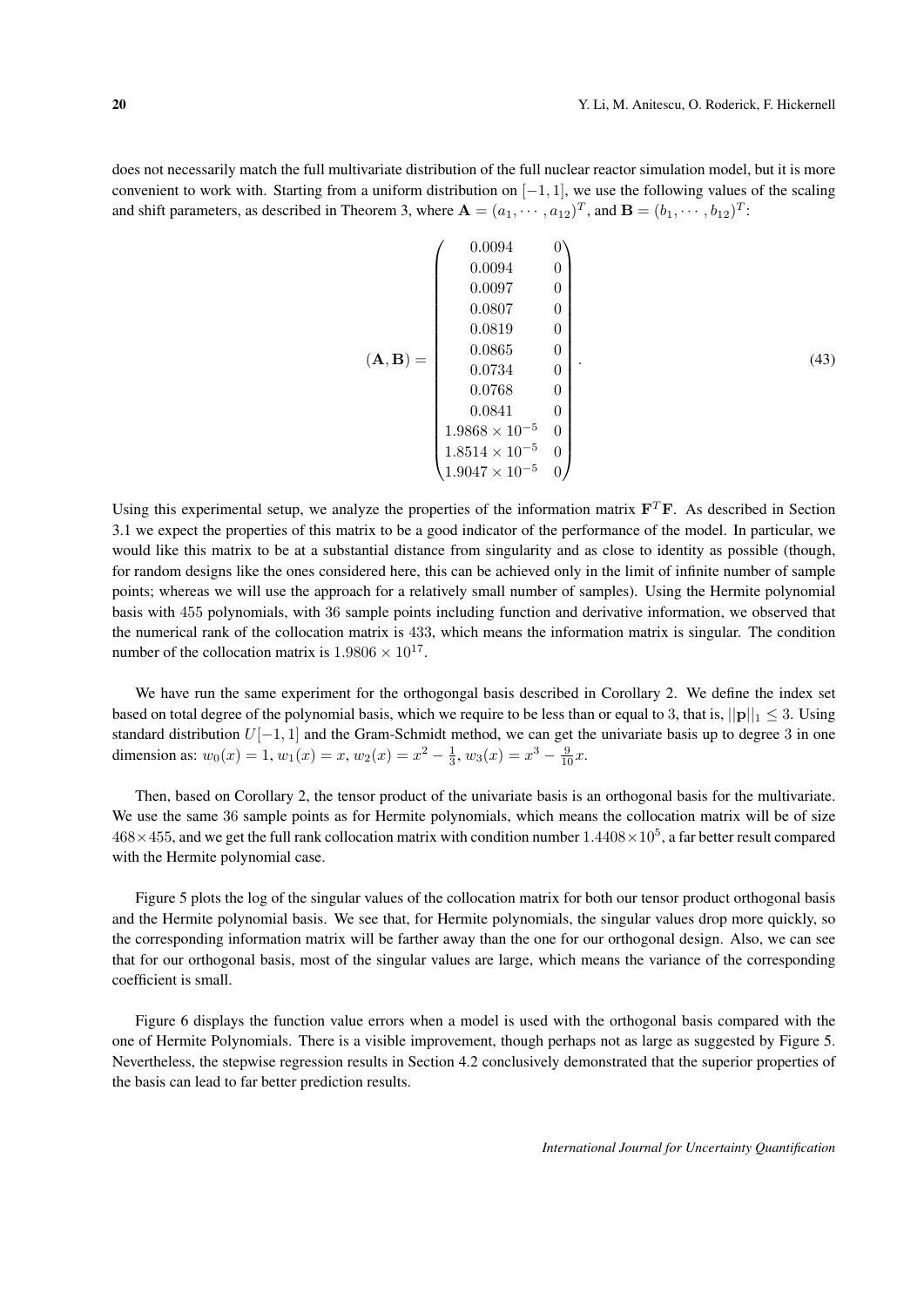

FIG. 5: Ordered singular values of the collocation matrix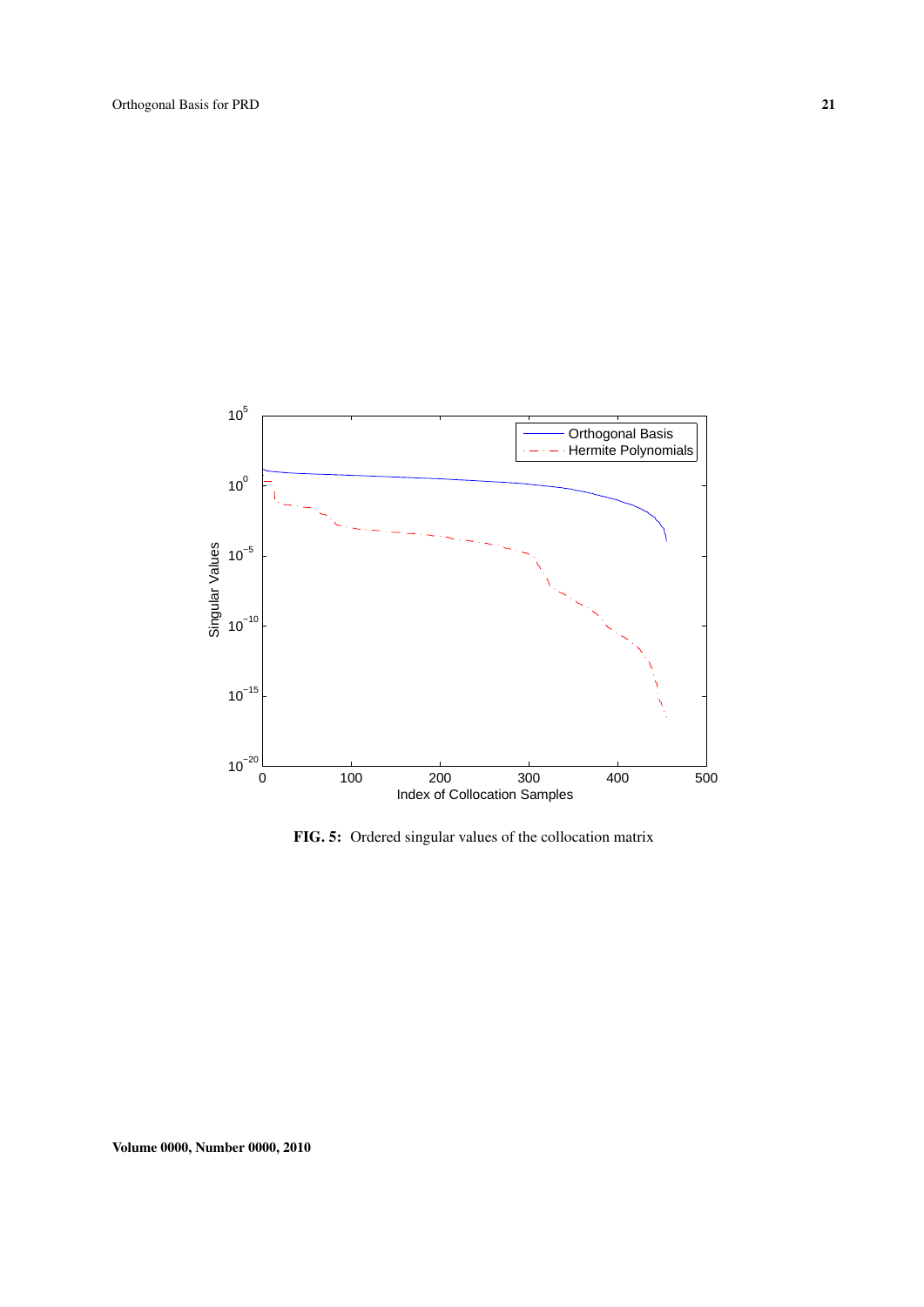

FIG. 6: Ordered function value errors at sample points reserved for model testing for orthogonal basis and Hermite polynomial; full model has 455 polynomials.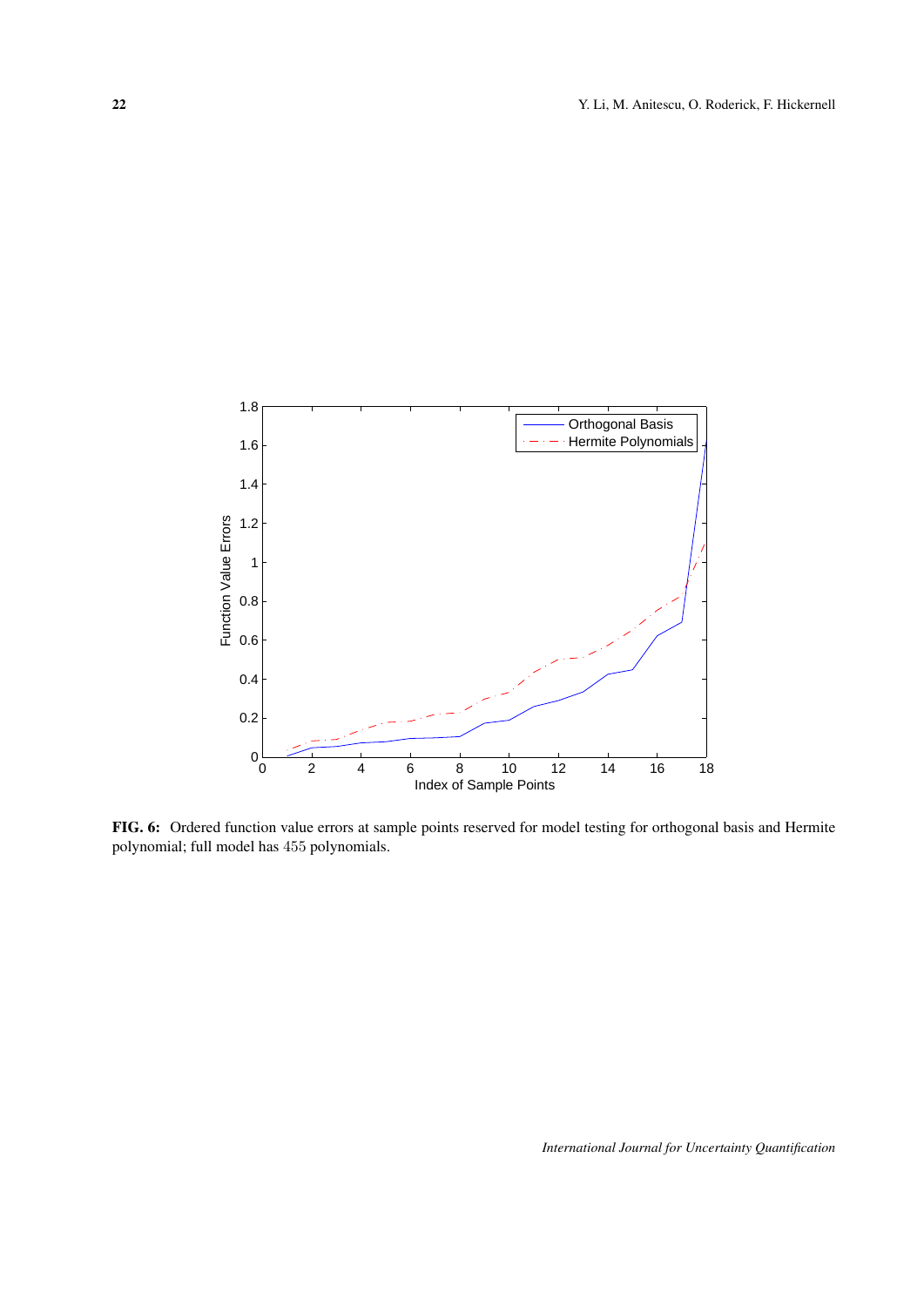## **5. CONCLUSIONS**

We investigate polynomial approximations to the response of a system to a multidimensional uncertainty parameter. Specifically, we investigate a regression procedure for obtaining the best polynomial approximation in the presence of function and gradient information. Such an investigation is warranted by the increased availability of gradient information, for example, by use of automatic differentiation tools.

Nevertheless, the use of gradients to approximate the system response also poses new challenges that we address in this paper. We find that the use of the Hermite polynomial basis may result in an essentially singular information matrix for the regression procedure, especially when the number of function and derivative values only slightly exceeds the number of polynomials used. We remedy this situation by deriving an orthogonal basis with respect to an  $\mathcal{L}_2$ -type inner product that includes both the function and its derivative.

We are interested in particular in obtaining tensor product bases. These bases give us two advantages. First, they are easy to implement, regardless of the dimension. Second, when we want to do basis truncation according to the importance of a certain variable, we can directly remove an unimportant variable without inadvertently deleting the polynomials including important variables. We proved here that such bases can be obtained under some restriction of the maximum degree of the multivariate polynomials.

Numerical experiments demonstrate that the tensor product orthogonal bases constructed here result in substantially better-conditioned information matrices. In addition, stepwise regression performs much better using this new basis in terms of obtaining a smaller error in predicting function values and in a more parsimonious model. These findings are validated by using a nuclear reactor core simulation example.

The work presented here needs to be expanded in several directions in order to increase its generality. In this paper we have considered only random designs for sampling. A better-conditioned information matrix and more accurate function approximation might be obtained by choosing a more uniform design In the application discussed here, such designs must must constructed on somewhat nonrectangular domains. Another area for further study is model selection. The numerical experiments suggest that pruning of the basis leads to better model prediction. Besides the stepwise selection procedure used here, one might consider a shrinkage method, such as LASSO. This method chooses the regression coefficient to minimize an *ℓ*1-penalized least squares:

$$
\widehat{\boldsymbol{\beta}}^{\text{lasso}} = \underset{\mathbf{b}}{\text{argmin}} \left\{ \|\mathbf{y} - \mathbf{F} \mathbf{b}\|^2 + \lambda \sum_{j=2}^k |b_j| \right\},\,
$$

where  $\lambda \geq 0$  is a complexity parameter that controls the amount of shrinkage and k is the number of polynomials in the basis. Note that the constant term,  $b_1$ , is not part of the penalty. Choosing  $\lambda$  sufficiently large will cause some of the  $\hat{\beta}_j^{\text{lasso}}$  to be exactly zero. Another important question is the generic issue of error models; we believe that in our case it may make sense to assume a correlation between the errors at different sampling points as well as between function and derivative information.

## **ACKNOWLEDGMENTS**

This work was supported by the U.S. Department of Energy under Contract DE-AC02-06CH11357.

### **REFERENCES**

1 O. Roderick, M. Anitescu, and P. Fischer, Polynomial regression approaches using derivative information for uncertainty quantification, *Nuclear Science and Engineering*, 2010, to appear.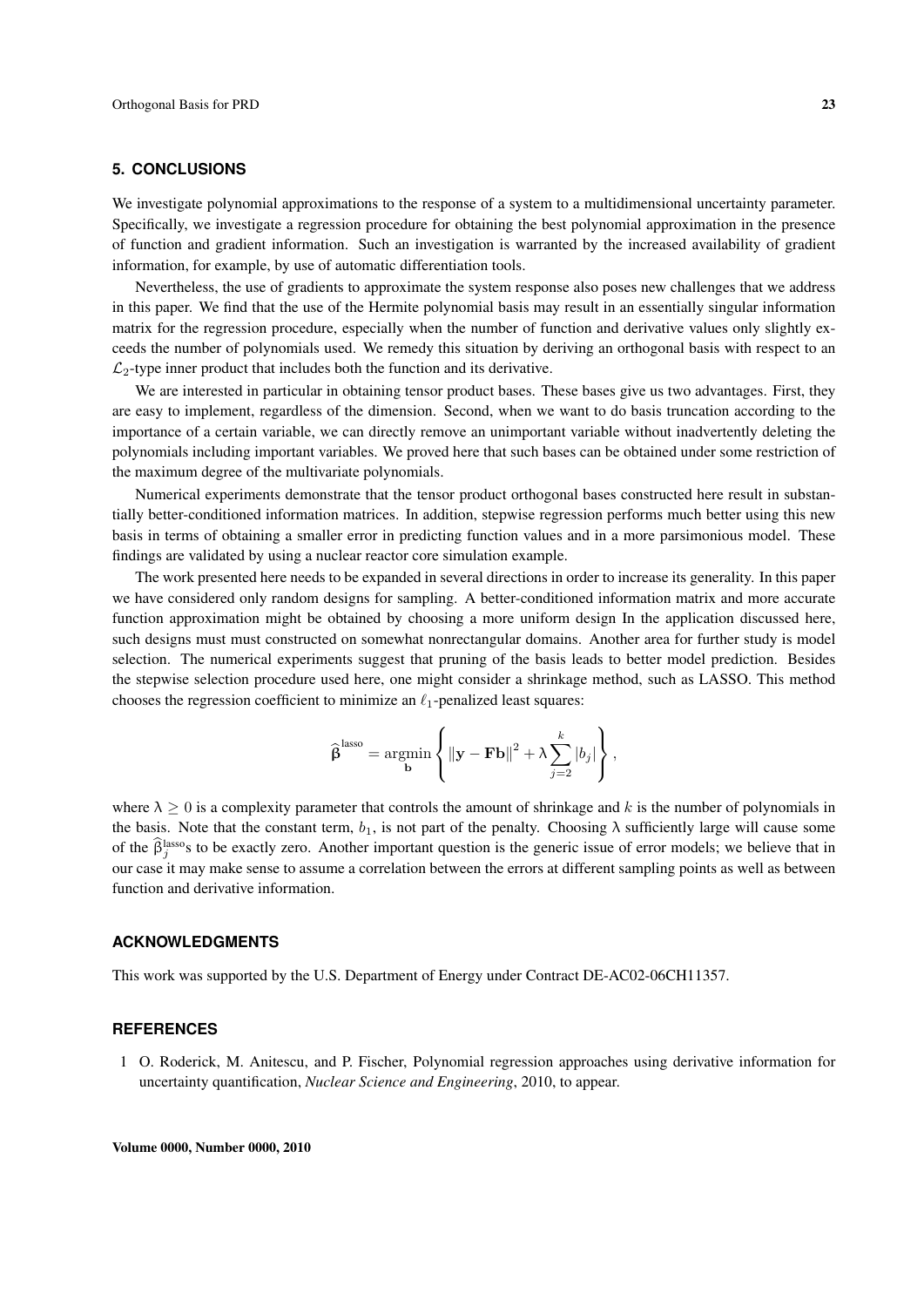- 2 A. Griewank. A mathematical view of automatic differentiation. In *Acta Numerica*, Vol. 12, pp. 321–398. Cambridge University Press, 2003.
- 3 R. Ghanem and P. Spanos, *The Stochastic Finite Element Method: A Spectral Approach*, Springer, New York, 1991.
- 4 R. Ghanem and P. Spanos, Polynomial chaos in stochastic finite elements, *Journal of Applied Mechanics*, 57:197– 202, 1990.
- 5 P. Spanos and R. Ghanem, Stochastic finite element expansion for random media, *Journal of Engineering Mechanics*, 115(5):1035–1053, 1989.
- 6 A. Griewank and A. Walther, Algorithm 799: Revolve: An implementation of checkpointing for the reverse or adjoint mode of computational differentiation, *ACM Trans. on Math. Software*, 26(1):19–45, 2000.
- 7 D. Cacuci and M. Ionescu-Bujor, Adjoint sensitivity analysis of reliability models with application to ifmif, In *ANS/ENS 2003 Winter Meeting, New Orleans, LA*, Vol. 89, pp. 415–416, November 2003.
- 8 O. Roderick, M. Anitescu, and P. Fischer, Stochastic finite element approaches using derivative information for uncertainty quantification, *Nuclear Science and Engineering*, 164(2):122–139, 2010.
- 9 A. Griewank, *Evaluating Derivatives: Principles and Techniques of Algorithmic Differentiation*, SIAM, 2000.
- 10 M. Alexe, O. Roderick, M. Anitescu, J. Utke, T. Fanning, and P. Hovland., Using automatic differentiation in sensitivity analysis of nuclear simulation models, *Transactions of American Nuclear Society*, 102:235–237, 2010.
- 11 M. Anitescu, G. Palmiotti, W. Yang, and M. Neda, Stochastic Finite-Element Approximation of the Parametric Dependence of Eigenvalue Problem Solution, In *Proc. of Mathematics, Computation and Supercomputing in Nuclear Applications Conference*. American Nuclear Society, 2007.
- 12 M. Anitescu, Spectral finite-element methods for parametric constrained optimization problems, *SIAM Journal on Numerical Analysis*, 47(3):1739–1759, 2009.
- 13 M. K. Deb, I. M. Babuska, and J. T. Oden, Solution of stochastic partial differential equations using Galerkin finite element techniques, *Computer Methods in Applied Mechanics and Engineering*, 190(48):6359–6372, 2001.
- 14 D. Xiu and J. Hesthaven, High-order collocation methods for differential equations with random inputs, *SIAM Journal on Scientific Computing*, 27:1118–1139, 2005.
- 15 I. Babuska, F. Nobile, and R. Tempone, Reliability of computational science, *Numerical Methods for Partial Differential Equations*, 23(4):753, 2007.
- 16 I. Babuska, R. Tempone, and G. Zouraris, Solving elliptic boundary value problems with uncertain coefficients by the finite element method: the stochastic formulation, *Computer Methods in Applied Mechanics and Engineering*, 194(12-16):1251–1294, 2005.
- 17 M. Anitescu, P. Hovland, G. Palmiotti, and W.-S. Yang, Randomized quasi monte carlo sampling techniques in nuclear reactor uncertainty assessment, *Transactions of American Nuclear Society*, 96:526–527, 2007.
- 18 K. P. Schmitt, M. Anitescu, and D. Negrut, Efficient sampling for spatial uncertainty quantification in multibody system dynamics applications, *International Journal for Numerical Methods in Engineering*, 80(5):537–564, 2009.
- 19 I.-B. M. N. I. Cacuci, D.G., *Sensitivity and Uncertainty Analysis: Applications to Large-Scale Systems, Volume II*, CRC Press, 2005.
- 20 S. Isukapalli, A. Roy, and P. Georgopoulos, Efficient sensitivity/uncertainty analysis using the combined stochastic response surface method and automated differentiation: Application to environmental and biological systems, *Risk Analysis*, 20(5):591–602, 2000.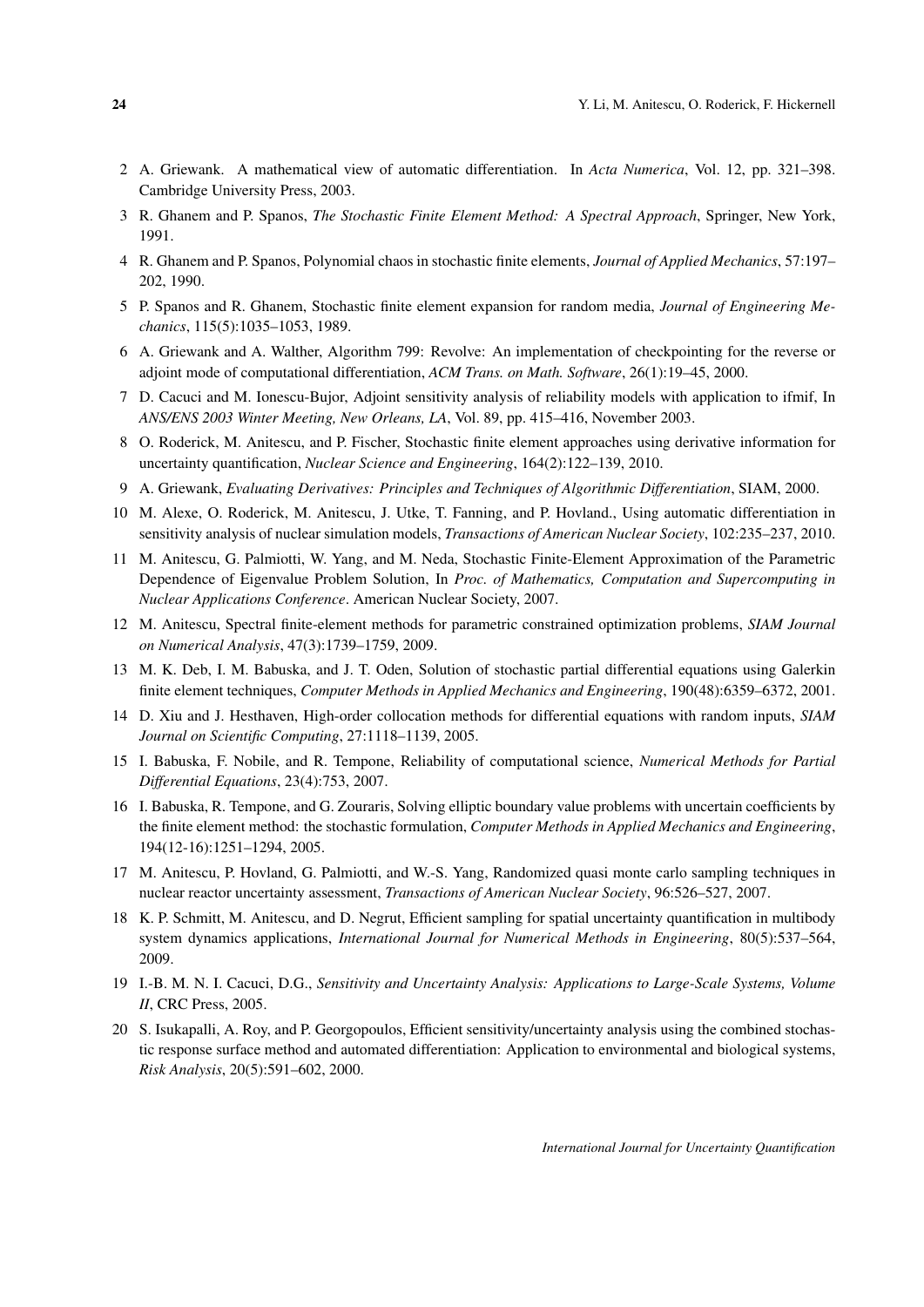- 21 E. Solak, R. Murray-Smith, W. Leithead, D. Leith, and C. Rasmussen, Derivative Observations in Gaussian Process Models of Dynamic Systems, *Advances in Neural Information Processing Systems*, pp. 1057–1064, 2003.
- 22 N. Kim, H. Wang, and N. Queipo, Adaptive reduction of random variables using global sensitivity in reliabilitybased optimisation, *International Journal of Reliability and Safety*, 1(1):102–119, 2006.
- 23 O. Roderick, M. Anitescu, P. Fischer, and W.-S. Yang, Stochastic finite-element approach in nuclear reactor uncertainty quantification, *Transactions of American Nuclear Society*, 100:317–318, 2009.
- 24 W. Roux, N. Stander, and R. Haftka, Response surface approximations for structural optimization, *International Journal for Numerical Methods in Engineering*, 42(3):517–534, 1998.
- 25 H. Cheng and A. Sandu, Numerical study of uncertainty quantification techniques for implicit stiff systems, In *ACM-SE 45: Proceedings of the 45th Annual Southeast Regional Conference*, pp. 367–372, New York, NY, USA, 2007. ACM.
- 26 C. Frepoli, *An Overview of Westinghouse Realistic Large Break LOCA EvaluationModel,*, Science and Technology of Nuclear Installations, Hindawi Publishing Corporation, 2008.
- 27 D. J. Downing, R. H. Gardner, and F. O. Hoffman, An examination of response-surface methodologies for uncertainty analysis in assessment models, *Technometrics*, 27:151–163, 1985.
- 28 B. Boyack, R. Duffey, P. Griffith, K. Katsma, G. Lellouche, S. Levy, U. Rohatgi, G. Wilson, W. Wulff, and N. Zuber, Quantifying reactor safety margins: Part 1: An overview of the code scaling, applicability, and uncertainty evaluation methodology, Tech. Rep., Los Alamos National Lab., NM (USA), 1988.
- 29 G. Wilson, B. Boyack, R. Duffey, P. Griffith, K. Katsma, G. Lellouche, S. Levy, U. Rohatgi, W. Wulff, and N. Zuber, Quantifying reactor safety margins: Part 2, characterization of important contributors to uncertainty, Tech. Rep., EG and G Idaho, Inc., Idaho Falls (USA), 1988.
- 30 R. P. Martin and L. D. O'Dell, Areva's realistic large break loca analysis methodology, *Nuclear Engineering and Design*, 235:1713–1725, 2005.
- 31 J. Rawlings, S. Pantula, and D. Dickey, *Applied regression analysis: a research tool*, springer New York, 1998.
- 32 F. Pukelsheim, *Optimal Design of Experiments*, Society for Industrial Mathematics, 2006.
- 33 R. Ghanem and P. Spanos, *The Stochastic Finite Element Method: A Spectral Approach*, Springer, New York, 1991.
- 34 J. Fink and L. Leibowitz, Thermodynamic and transport properties of sodium liquid and vapor, Tech. Rep., ANL/RE-95/2 (Argonne, IL: Argonne National Laboratory), 1995.
- 35 J. Fink, Thermophysical properties of uranium dioxide, *Journal of Nuclear Materials*, 279(1):1–18, 2000.
- 36 J. Friedman, T. Hastie, and R. Tibshirani, *The Elements of Statistical Learning: Data Mining, Inference and Prediction*, Springer, 2001.
- 37 S.-H. Draper, N.R., *Applied Regression Analysis*, Wiley-Interscience, 1998.
- 38 K. Atkinson, *An Introduction to Numerical Analysis*, John Wiley, New York, 1989.